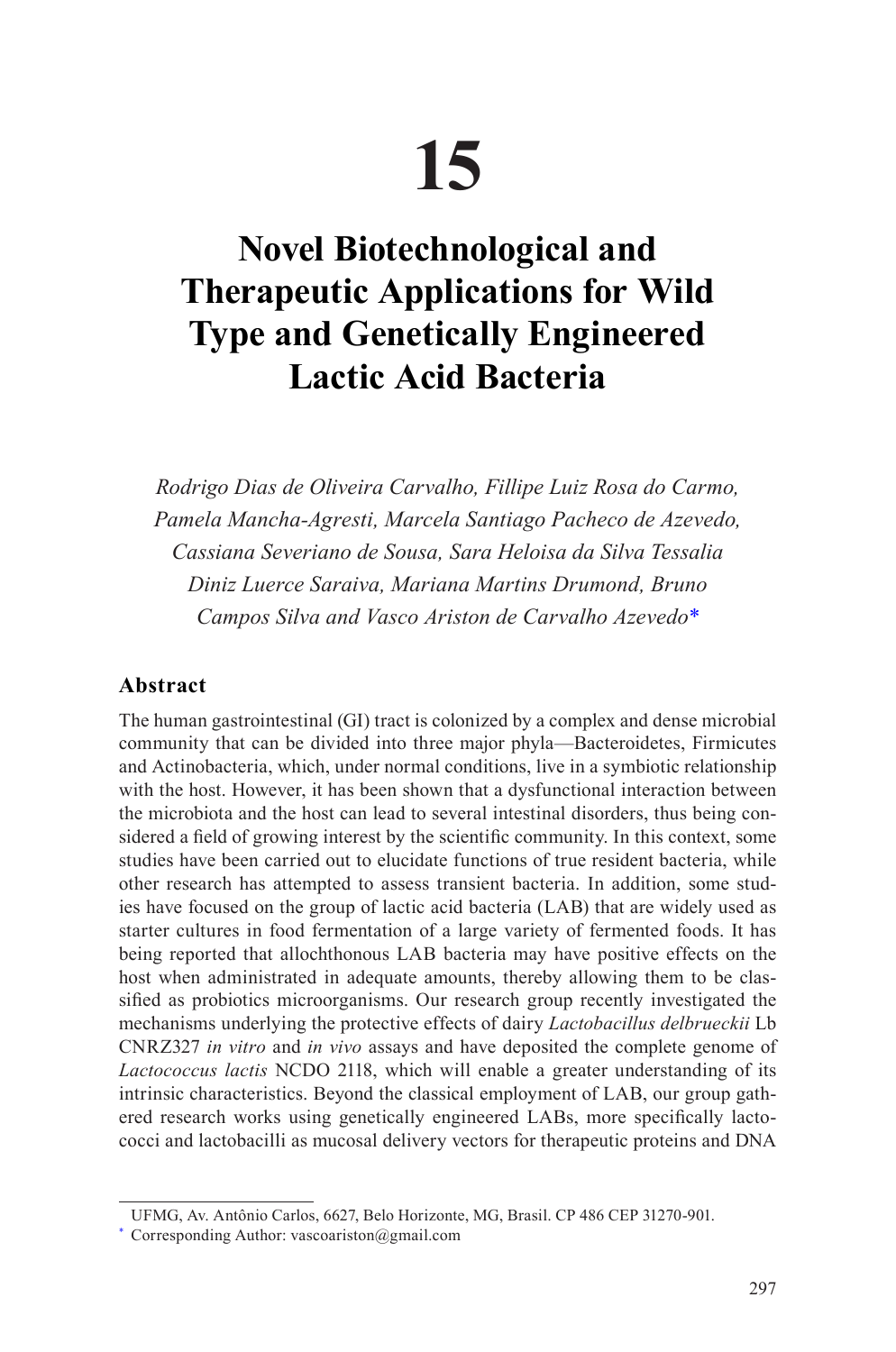vaccines. In this context, several studies have been conducted to develop new strains and efficient expression systems to use LAB as "cell factories" for the production of anti-inflammatory proteins, where we provide the recombinant *Lactococcus lactis*  strains efficiency in the prevention of the intestinal damage associated with inflammatory bowel disease in murine models. Moreover, the use of LAB as cell carriers for the production and presentation of antigens has contributed significantly to the development of new vaccines. A growing number of publications on biotechnological or therapeutic employment of LAB has emerged showing their effectiveness against disease but also its safety and immune efficiency, the fact that there are varied ongoing studies with tests at different stages of clinical phase, strengthens our belief that their use will soon benefit the population against most diseases whose treatment and cure is difficult or non-existent.

#### **Introduction**

The human gastrointestinal (GI) tract is colonized by up to  $10^{14}$  bacteria, ten times higher than the number of cells in the human body (Artis 2008; Ley et al. 2006). Most of these microorganisms are bacteria and fungi appear to be rare (Gill et al. 2006). The composition and density of bacterial populations vary along the GI of healthy adults (Wang et al. 2005; Zoetendal et al. 2006). Low numbers (103 ) of bacteria, mainly belonging to the streptococci and lactobacilli group, are present in the upper GI tract, while in contrast, much higher numbers reside in the lower compartments, where bacterial populations reach  $10^{11}-10^{12}$  (Whitman et al. 1998). Bacterial species from both upper and lower GI are classified into three phyla—Bacteroidetes, Firmicutes and Actinobacteria (Eckburg et al. 2005).

Under normal conditions, the intestinal microbiota lives in a symbiotic relationship with the host and this interaction has become a field of growing interest for the scientific community, which is beginning to understand the diversity and function of this microbiota that plays an important role in human health. Metagenomic sequencing studies are currently being developed with the intent to (i) identify the different species that lives in the GI tract and (ii) understand their specific function that are thought to be essential for the proper functioning of the gut ecosystem. This includes functions known to be important for the host, such as degradation of complex polysaccharides, metabolism of mineral, carbohydrates, and lipids, synthesis of short chain fatty acids (SCFA), amino acids and vitamins, activation of bioactive food components, maturation and modulation of the immune system, as well as protection against potentially pathogenic species (Arumugam et al. 2011; Qin et al. 2010). It has been shown that a dysfunctional interaction between the microbiota of the gut and the mucosal immune system of the host can lead to inflammatory intestinal diseases known as inflammatory bowel diseases (IBDs) in genetically disposed individuals (Sartor 2006).

Some microbial members can be classified as true residents, indigenous or autochthonous species, which have a long-term association with the intestinal habitat forming a stable community. On the other hand, there are microbial species that under normal conditions do not colonize the intestine but they do occur in the GI, at least temporarily, as they are present in the food intake and disappear a few days after (Berg 1996). These transiting or allochthonous bacterial species are usually present in fermented food products like yogurt and cheeses. Studies aimed to assess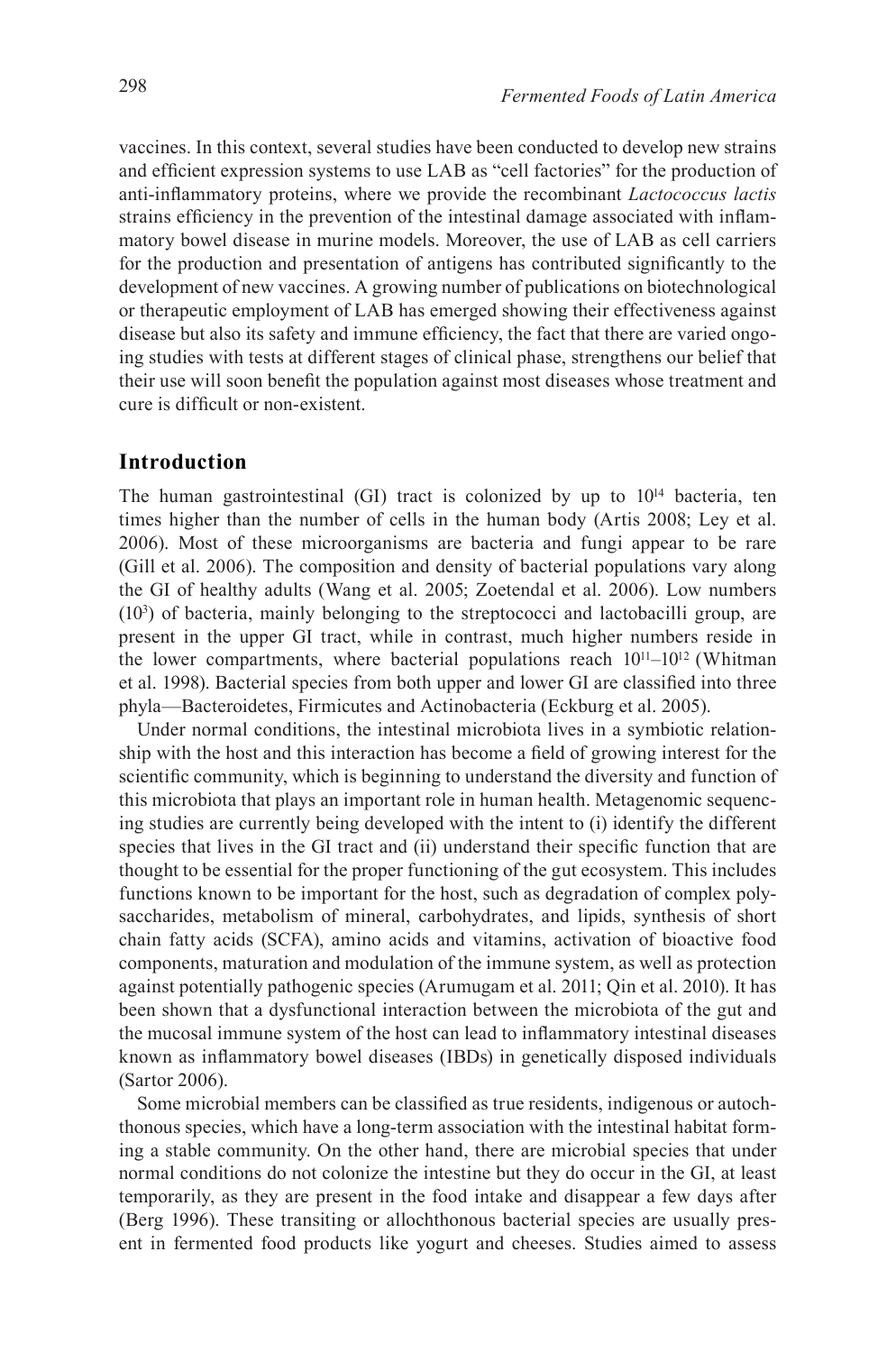differences among true resident and transient bacteria are still incipient, and recent reports focus on the group of lactic acid bacteria (LAB) that are widely used as starter cultures in food fermentation of a large variety of fermented foods (Reuter 2001). Examples that illustrate this class of bacteria are *Lactobacillus plantarum*, *Lactobacillus casei*, *Lactobacillus paracasei*, *Lactobacillus buchneri*, *Lactobacillus brevis*, *Lactobacillus rhamnosus*, *Lactobacillus fermentum* and the thermophilic dairy lactobacilli *Lactobacillus delbrueckii* and *Lactobacillus helveticus* (Marteau and Shanahan 2003).

# **Probiotic Lactic Acid Bacteria**

It has being reported that LAB allochthonous bacteria may have positive effect on their host. Actually, several health beneficial effects have been attributed to this group of bacteria, and the hypothesis of Metchnikoff that claimed that certain bacteria present in fermented food products might have positive effects on the consumers, improving their life expectancy proved to be correct (Metchnikoff 1907). Thus, the World Health Organization (WHO) in 2001 defined this group of microorganisms as probiotics–live microorganisms when administered in adequate amounts confer a health benefit on the host (FAO/WHO 2002). Most of the probiotics used and exploited today are lactobacilli, especially *Lactobacillus acidophilus*, *Lactobacillus gasseri* and *Lactobacillus johsonii*, most of which have been isolated from the human GI tract. Other representatives include *Lactobacillus casei*, *Lactobacillus plantarum*, *Lactobacillus reuteri, Lactobacillus fermentum, Lactobacillus salivarius, Lactobacillus paracasei and Lactobacillus rhamnosus* (Borchers et al. 2009; FAO/WHO 2002; Ventura et al. 2009; Walter 2008). A number of other bacteria like *Escherichia coli* strain Nissle, *Enterococcus faecium*, *Enterococcus faecalis* and some species from the *Bifidobacterium* genus are considered as probiotics as well (Borchers et al. 2009; Ventura et al. 2009).

Many research projects have shown that probiotics can induce changes in the gut microbial species composition and diversity, suggesting that an increase in bacterial diversity may have a therapeutic role to attenuate intestinal inflammation. Probiotics can also inhibit growth of pathogens by producing antimicrobial compounds reducing their population at mucosal surfaces through competitive exclusion (Ljungh and Wadström 2006). Moreover, they are able to increase mucosal barrier function turning gut mucosa resistant to pathogens that in other conditions would be capable to translocate the epithelium and cause disease. Another characteristics of probiotics are that they can modulate inflammatory signaling pathways (for example nuclear factor kappa B, NF-κB"; in macrophages, dendritic cells (DCs) and intestinal epithelial cells (IECs) decreasing the secretion of pro-inflammatory cytokines, such as IL-8, TNF- $\alpha$  and INF-y (Fitzpatrick et al. 2008; Haller et al. 2002). Several studies have indicated that probiotics can induce the proliferation of regulatory DCs and T lymphocytes (Treg) establishing an anti-inflammatory environment with the predominance of TGF-b and IL-10 cytokines (Foligne et al. 2007; Di Giacinto et al. 2005; Pronio et al. 2008). Another very interesting feature is that certain probiotics were shown to be able to regulate apoptosis in IECs (Yan and Polk 2002).

Bacterial factors implied in the probiotic effect from different bacterial strains of LAB still remain to be identified. These molecules might be factors secreted by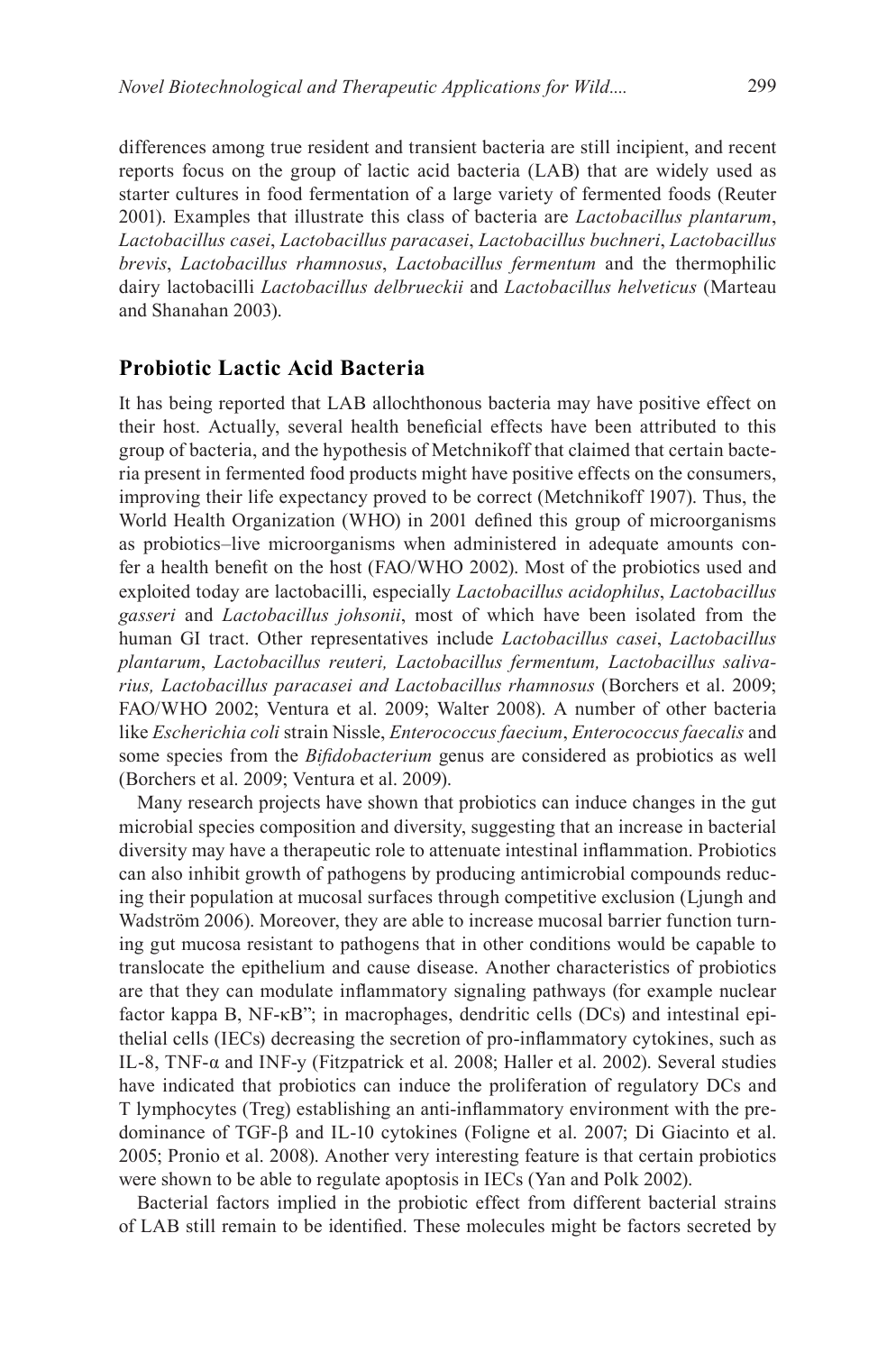the bacterium, as the induction of probiotic effects usually does not require direct cell contact. For instance, Lipoteichoic acid (LTA), a secreted factor from selected probiotics, has been shown to have a potent anti-inflammatory effect *in vitro* (Kim et al. 2008). In 2008, Mazmanian et al. (2008) demonstrated that the anti-inflammatory effect of *Bacteroides fragilis* was due to a single microbial molecule, polysaccharide A, PSA. Another example is the soluble peptides from the probiotic mixture VSL#3 that were shown to block NF-κB pathway decreasing the secretion of pro-inflammatory cytokines by the host (Petrof et al. 2004).

As strains of probiotics are capable of reverting an inflammatory to an anti-inflammatory environment, some are being tested as a therapeutic tool to fight against inflammatory intestinal diseases, such as IBD (Jurjus et al. 2004). With this purpose, several models of experimental colitis have been described in order to understand the pathogenesis and exploit probiotics as treatment for IBD (Jurjus et al. 2004; Prantera et al. 2002).

# **Lactobacillus delbrueckii**

Our research group recently screened a collection of dairy *Lactobacillus delbrueckii* and tested its immune modulation effect *in vitro* through the quantification of (NF-κB) activation in a human intestinal epithelial cell line. All strains showed anti-inflammatory effects that varied from strong to light and this effect was due to bacterial surface exposed proteins. One strain (Lb CNZ327) that exhibited an extraordinarily anti-inflammatory function in the *in vitro* assays and was able to significantly reduce macroscopic and microscopic symptoms of dextran sulfate sodium (DSS) induced colitis in mice (Santos Rocha et al. 2012). In order to investigate the mechanisms underlying the protective effects of Lb CNRZ327 *in vivo*, mice were administrated with DSS and many immunological parameters were measured. It was observed that Lb CNRZ327 strain modulated the production of TGF-β, IL-6, and IL-12 in the colonic tissue and of TGF-β and IL-6 in the spleen causing the expansion of CD4+Foxp3+ regulatory T cells in the cecal lymph nodes, modulating not only mucosal but also systemic immune responses (Santos Rocha et al. 2014). Despite positive results from some pre-clinical or clinical trials using probiotics as treatment for intestinal inflammatory diseases, like IBD, our knowledge on the use of this group of bacteria is still preliminary. Due to the variability activity of different probiotic strains, well-designed studies and research projects are required to employ probiotics in medical practice.

#### **Lactococcus lactis**

Most beneficial effects of probiotics comprising the group of LAB have often been attributed to bacterial strains included into *Lactocbacillus* and *Bifidobacteria* genus. However, little is known about the effects of bacteria that are constantly present in our diet, such as *Lactococcus lactis*. This species is a facultative heterofermentative and mesophilic bacteria (optimum growth temperature around 30 °C) whose participation in the dairy industry is very relevant, especially for cheese production. There are two *Lactococcus lactis* subspecies reported to date: *lactis* and *cremoris*, both are found naturally in plants, especially grass. But they are also artificially found in the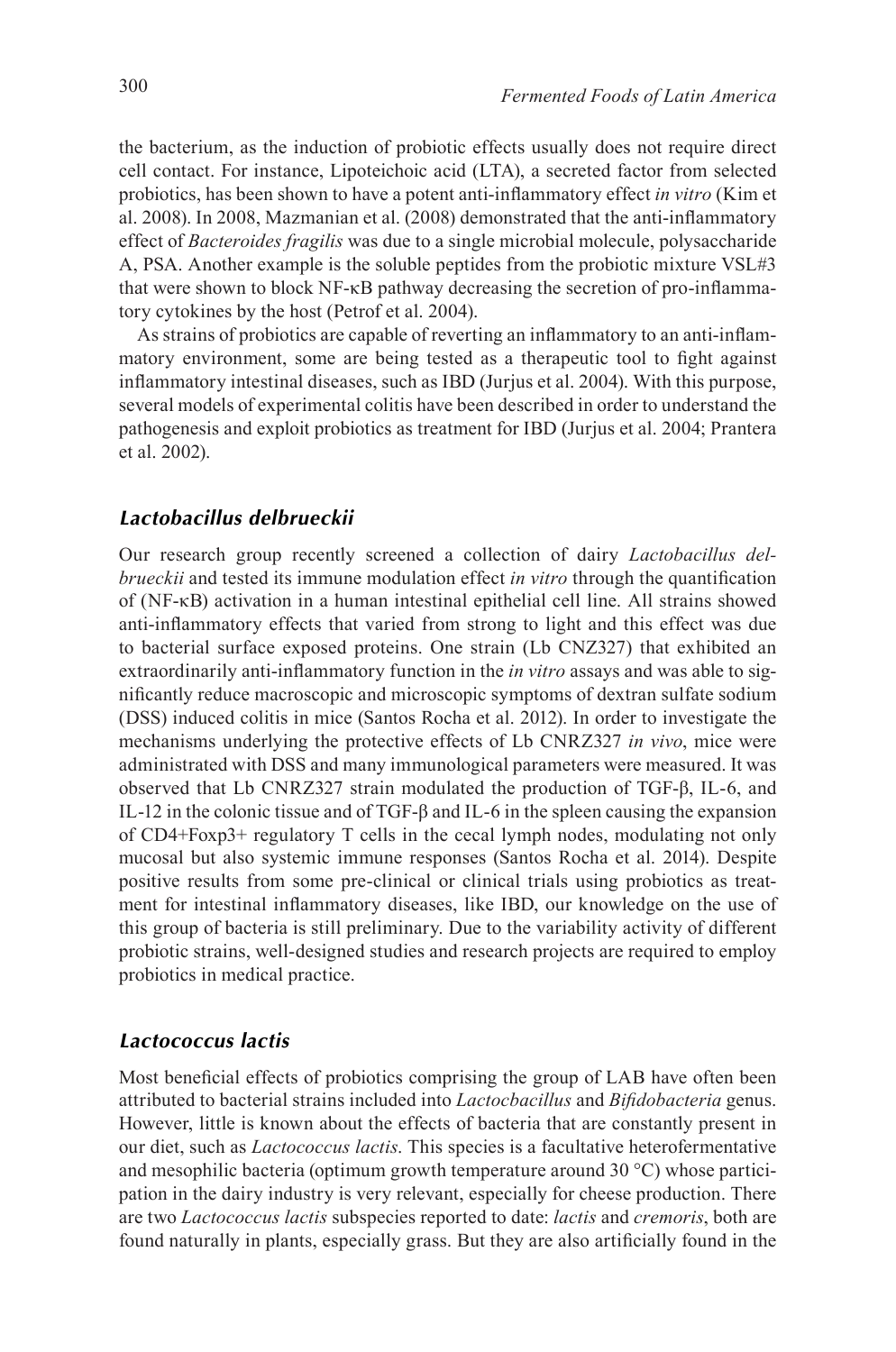fermented foods as yoghurt, bread and in some types of wines, once they are used as starter cultures (Carr et al. 2002).

In order to understand the beneficial effect of these bacteria and their mechanism of action some strains of *Lactococcus lactis* were selected for assessment of their immunomodulatory potential *in vitro*. For this purpose three strains were chosen: (i) *Lactococcus lactis* subsp. *lactis* IL1403, the first LAB sequenced and extensively used for the production of various metabolic products such as vitamin B, diacetyl and alanine, as well for the production of recombinant proteins (Bolotin et al. 2001; Kleerebezem et al. 2002); (ii) the *Lactococcus lactis* subsp. *cremoris* MG1363 strain, is most widely used in genetic and physiological research throughout the world and is employed in several biotechnological applications, such as oral vaccines or delivery of bioactive peptides to mucosal GI (Hanniffy et al. 2007); and (iii) the *Lactococcus lactis* subsp. *lactis* NCDO 2118 (LLNCDO2118) strain, isolated from frozen pea, it has been routinely used in our laboratory for cloning and expressing proteins. Recently, this later strain was described as a gamma-aminobutyric acid (GABA) producer (Mazzoli et al. 2010). GABA, the most widely distributed neurotransmitter in the central nervous system of vertebrates, is the product of L-glutamate decarboxylation mediated by the enzyme glutamate decarboxylase (GAD, EC 4.1.1.15) and is known to have positive effects on human health. This neurotransmitter is able to lower blood pressure in mildly hypertensive patients (Inoue et al. 2003), induce tranquilizer and diuretic effect (Jakobs et al. 1993; Wong et al. 2003), prevent diabetes (Hagiwara et al. 2004) and reduce the levels of inflammatory response in rheumatoid arthritis murine model (Tian et al. 2011).

The initial evaluation of *Lactococcus lactis* properties was performed in *in vitro* inflammation model, using intestinal epithelial Caco-2 cell line which, in culture, exhibit enterocytes characteristics (Pinto 1983). When these cells are stimulated with the pro-inflammatory cytokine IL-1β, transcriptional factor NF-kB is activated and consequently, the production of inflammatory mediators, including IL-8, TNF-α, IL-6, Cox2, iNOS. Our results demonstrated that LLNCDO2118 does not induce pro-inflammatory events, and the culture supernatant decreased the secretion of IL-8 levels by 45%, a cytokine which is overproduced in mucosal cells of IBD patients. The ability to inhibit IL-8 secretion or its pathway suggests an immunomodulatory effect of LLNCDO2118, and shows its potential use for IBD treatment, since its inhibition can result in improvement of symptoms of these intestinal diseases (Neurath et al. 1996) .

Later, LLNCDO2118 was evaluated *in vivo* for their potential in the prevention of ulcerative colitis (UC) chemically induced by DSS in mice. As UC is a chronic inflammation characterized by remission and recurrence periods, a protocol that mimics this behavior was employed (Travis et al. 2011). Thus, the animals were subjected to an initial 7-day cycle DSS ingestion followed by 7 days of rest (without DSS ingestion), allowing for a regression of symptoms as well as in the period of remission in UC, in which the treatment (*ad libitum*) with LLNCDO2118 strain was carried out. A second cycle of DSS was used to simulate the disease recurrence. This new DSS cycle started on 14<sup>th</sup> day and finished on the 21<sup>st</sup>, which were the days chosen to evaluate the effectiveness of the strain. On the 14<sup>th</sup>, the group treated with LLNCDO2118 showed improvement in clinical signs of colitis, particularly diarrhea, suggesting that this strain has a local effect, contributing to epithelial cells protection. The analysis carried out on day 21 showed that animals treated with LLNCDO2118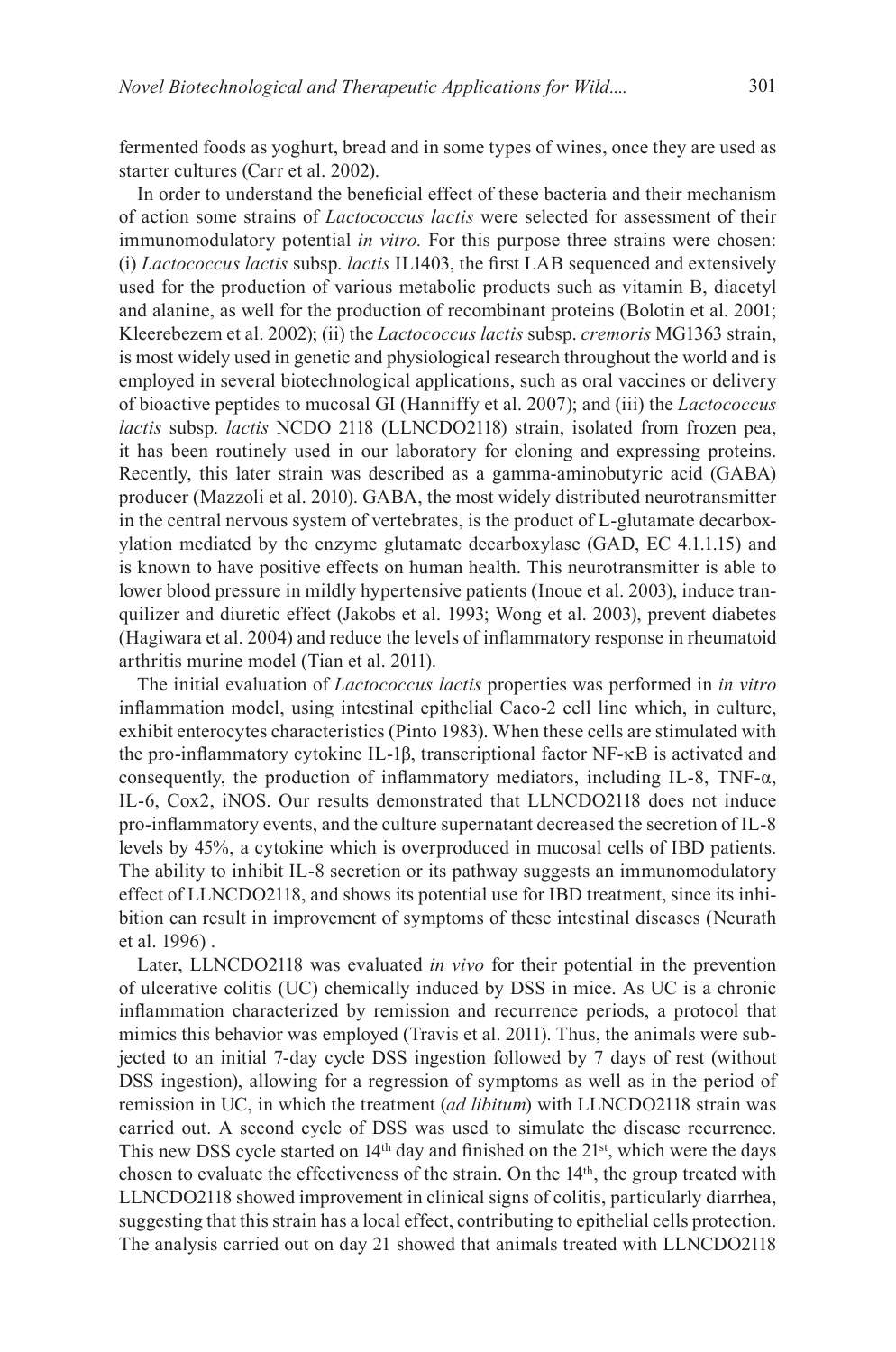had a reestablishment of the colon size, as well as microscopic scores improvement. This beneficial effect was not due to the production of Secretory Immunoglobulin A (sIgA) levels, an important factor to prevent bacterial translocation (Malin et al. 1996; O'Sullivan 2001), since they were unchanged. However, the cytokine profile of the LLNCDO2118 treated group was able to maintain intermediate levels of anti-inflammatory cytokine IL-10 in colon tissue, while animals that did not receive the strain showed reduced IL-10 levels. Furthermore, LLNCDO2118 administration was associated with an early increase in IL-6 production in the same tissue. IL-6 is a cytokine which can present both a pro-inflammatory and anti-inflammatory effect. In this case we suggest that IL-6 is related to increased mucosal repair by epithelial restitution (Chalaris et al. 2010; Dann et al. 2008; Grivennikov et al. 2009; Podolsky 1999; Scheller et al. 2011). As the DSS induced colitis is caused by the loss of immunological tolerance against the commensal microbiota antigens, being tolerance maintained primarily by Treg cells (and its relative ratio to activated T cells), the regulatory cells levels could then be associated with *Lactococcus lactis* anti-inflammatory mechanism. Thus, after colitis induction, the activated T cells (CD69<sup>+</sup>) were quantified, which only animals fed with LLNCDO2118 showed higher levels in the spleen, suggesting that some *Lactococcus lactis* product could be able to activate T cells. The CD4+CD25+CD45RBlow and CD4+CD25+LAP+ cells was also analyzed in the mesenteric lymph node and spleen of animals treated with LLNCDO2118, since these specialized T cell response counterbalance pro-inflammatory ones (Bouma and Strober 2003; Strober et al. 2007). Although the anti-inflammatory activity of LLNCDO2118 did not increase CD4+CD25+CD45RBlow Treg, there was, however, induction of T cells characterized by the surface expression of peptides associated with latency (LAP) both in the mesenteric lymph nodes and spleen of animals treated with this strain. Similar results were observed following treatment with VSL # 3 probiotic which was also administered during the remission period of colitis induced by TNBS (trinitrobenzenesulfonic acid), which has been shown to increase  $CD4+LAP^+$  cells, which is essential for the VSL # 3 probiotic effect (Di Giacinto et al. 2005).

 As the differentiation of effector T cells (activated) and regulatory are modulated by DCs (Chen 2006), the profile of DCs expressing CD103<sup>+</sup> surface marker was investigated. These tolerogenic DCs are related to the differentiation of naïve CD4+ T cells into Tregs (Coombes and Powrie 2008). In the inflamed group, which received only DSS, there was an increase in the population of CD11c<sup>+</sup>CD103<sup>+</sup> cells compared to the control group (non-inflamed). LLNCDO2118 administration was able to further increase the amount of these cells, suggesting the expansion of Tregs, such as CD4<sup>+</sup>LAP<sup>+</sup>. So it was proposed that a second effect of LLNCDO2118 was observed on 21st day of experiment after the second DSS cycle, which no longer had the presence of the strain in the intestines of animals. In this second stage it was observed that the immunomodulatory capacity of LLNCDO2118 clearly depended on the expansion / recruitment of regulatory cells and their products, resulting in a milder form of UC. Similarly, Nishitani et al (2009). observed that the *Lactococcus lactis* subsp. *cremoris* FC strain when co-cultured with Caco-2 stimulated cells, was able to significantly reduce expression of IL-8 mRNA, and also inhibit nuclear translocation of NF-kB using RAW264.7 cells *in vitro* model. Now, LLNCDO2118 immunomodulation effect on T cells is considered the best characterized mechanisms of action. Recently our research group has deposited the complete genome of this probiotic strain, which will also enable a greater understanding of their intrinsic characteristics (Oliveira et al. 2014).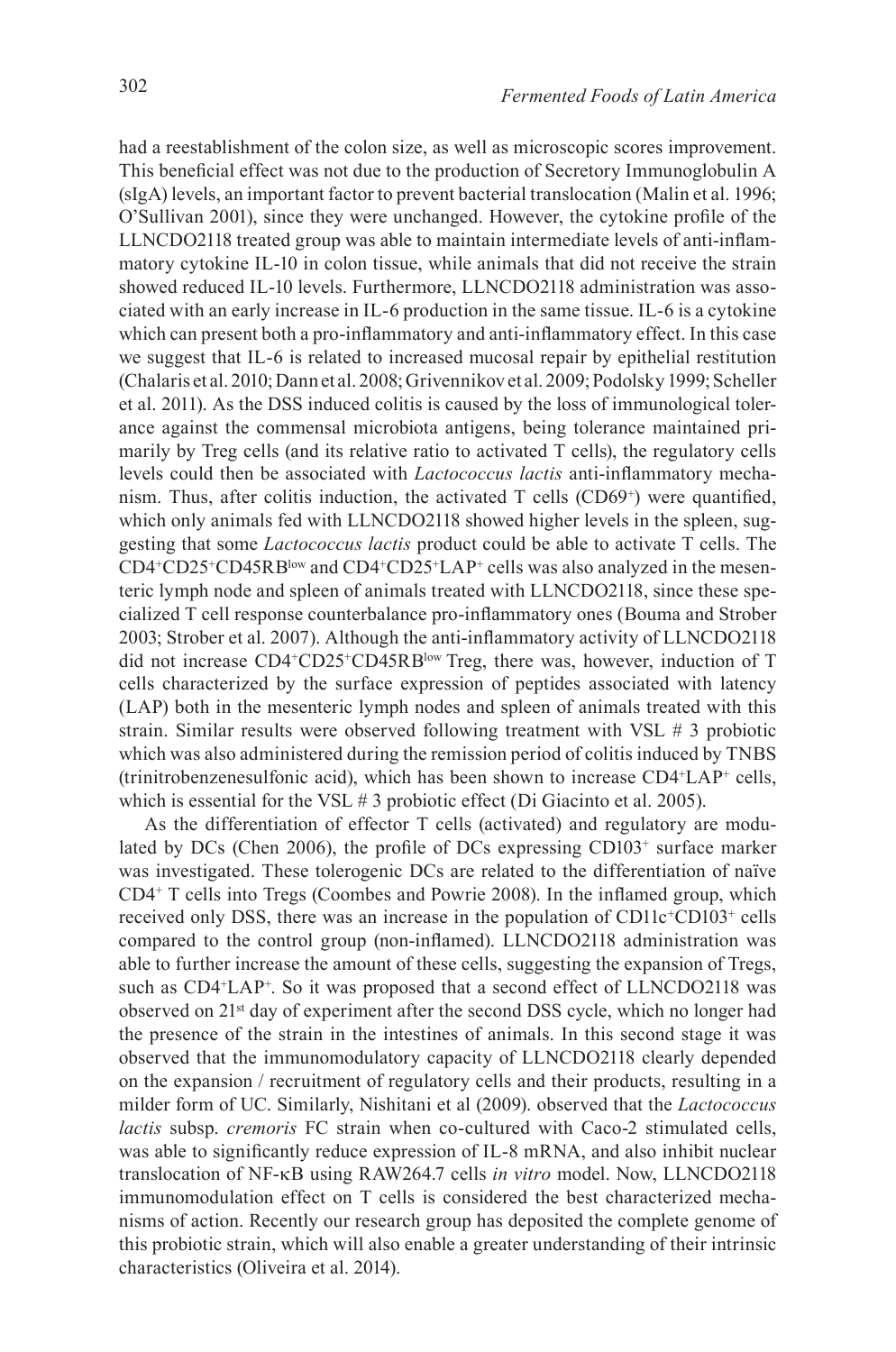# **Heterologous Protein Production**

Genetic engineering strategies in LAB have been employed to improve carbohydrate fermentation, metabolite production, enzymatic activities, or conferring them the capacity to produce beneficial compounds such as bacteriocins, and exopolysaccharides, vitamins, antioxidant enzymes and anti-inflammatory molecules (LeBlanc et al. 2013). In this context, several studies has been conducted to develop new strains and efficient expression systems to use LAB as "cell factories" for the production of proteins (de Moreno et al. 2011).

*Lactococcus lactis* is the best characterized LAB group member, being regarded as a model organism for the production of heterologous proteins for (i) being an easy to handle microorganism, and (ii) being safe for human use. It was the first LAB to have its genome fully sequenced (Bolotin et al. 1999) thus, it has currently a large number of genetic tools for cloning and expressing (Guimarães et al. 2009; de Vos 1999).

#### **Gene expression regulation in Lactococcus lactis**

#### **Transcription**

Bacteria gene transcription starts when the sigma subunit (σ) of RNA polymerase recognizes a specific region located on the DNA. This region, called the "promoter" is located on an upstream sequence of gene or operon characterized by the presence of 2 consensus motives, –35 (TTGACA) and –10 (TATAAT) base pairs from the transcription start site. After recognition of these hexanucleotides, the transcription process is carried out (Bolotin et al. 1999). In *Lactococcus lactis* a number of promoters have been described through comparative and functional analysis of already identified genes (Kuipers et al. 1993). They feature sequences –35 and –10 similar to those found in *Escherichia coli* and *Bacillus subtilis* and also a "TG" (thymine-guanine) motif located on the first upstream base pair of the –10 sequence. The primary sigma factor in *Lactococcus lactis* is encoded by rpoD gene (Araya-Kojima et al. 1995; Bolotin et al. 2001) and shows homology to the σ<sup>70</sup> and σA factors genes of *Escherichia coli* and *Bacillus subtilis,* respectively. The transcription stops in the 3' portion of genes and operons, where a palindromic sequence of nucleotides rich in guanine, cytosine and thymine, called "transcriptional terminators", signals the end of the process. Most genes and operons in *Lactococcus lactis* have such sequences.

#### **Translation**

Once transcription has occurred, the translation process initiates. In *Lactococcus lactis,* the translation start signals are also similar to those described in *Escherichia coli* and *Bacillus subtilis*. The ribosome attachment site or "RBS" is located in the 5' portion of mRNA to be translated, and is complementary to the sequence 3' to the 16S rRNA (3'CUUUCCUCC 5') of *Lactococcus lactis* (Chiaruttini and Milet 1993). Although most of the initiation codons are AUG, other codons, such as GUG were also observed (van de Guchte et al. 1992).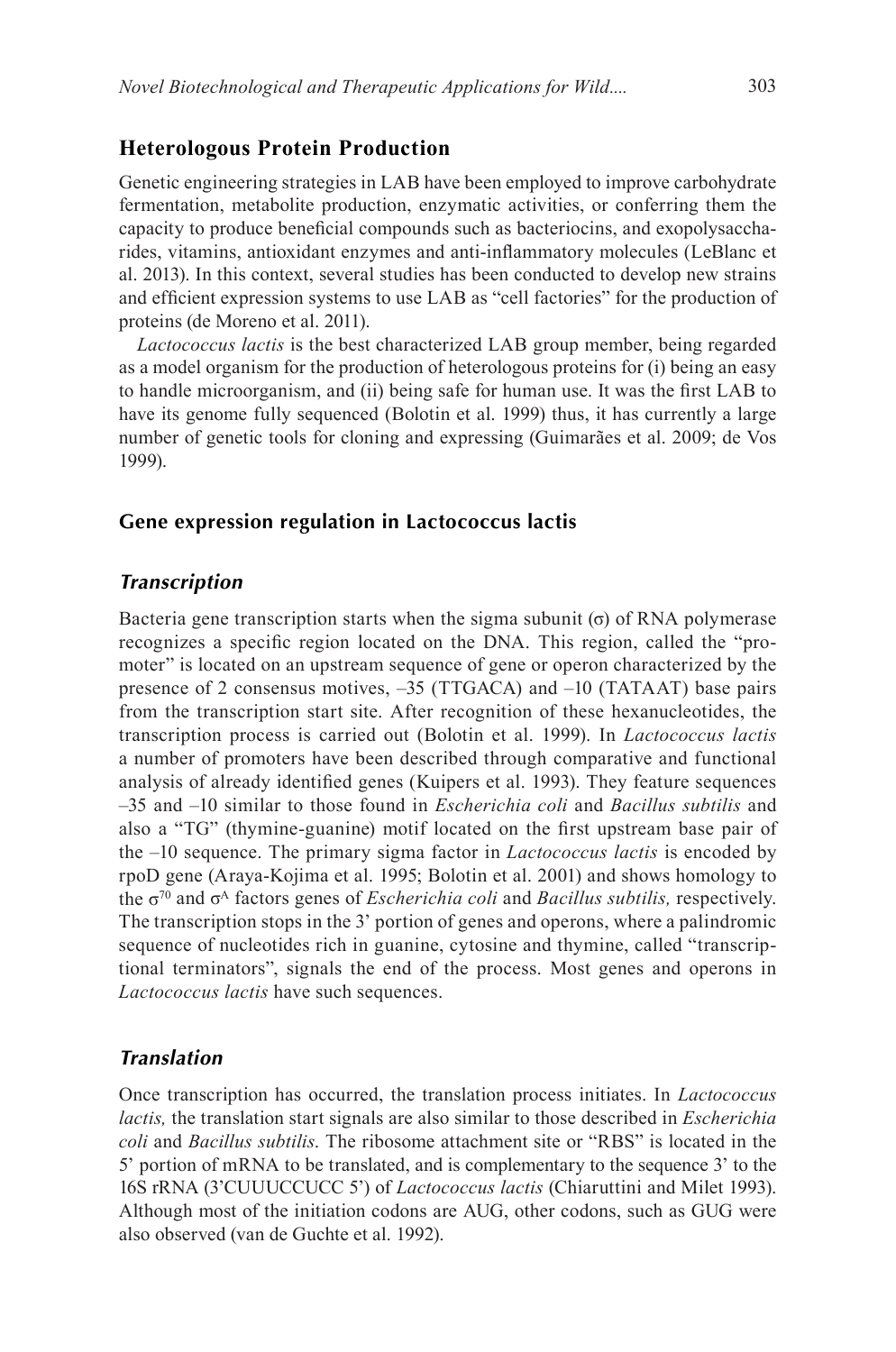### **Genetic tools for the production of heterologous proteins in Lactococcus lactis**

Heterologous proteins expression systems in *Lactococcus lactis* were obtained by the progress of genetic knowledge, the development of molecular biology techniques and studies of regulatory elements of gene expression, such as constitutive or inductive promoters (Miyoshi et al. 2004). This combination has allowed a variety of proteins from different sources to be cloned and highly expressed in *Lactococcus lactis* through several plasmidial vectors (Bermúdez-Humarán et al. 2011; Langella and Le Loir 1999; Mercenier et al. 2000).

#### **Heterologous proteins expression systems and cell targeting**

An early gene expression system for use in *Lactococcus lactis* was based on the promoter Plac and the regulatory gene *lacR* from the bacterial lactose operon. This operon is activated when the Plac promoter is induced in the presence of lactose and the transcription repressor gene (*lacR*) is suppressed in the same condition, allowing the target gene to be expressed (van Rooijen et al. 1992).

Subsequently another system was developed, consisting of three vectors that matched the lac operon elements and 2 more elements from the bacteriophage T7 of *Escherichia coli*, allowing a higher level of induction of the protein of interest (Wells et al. 1993). In this system, the gene coding RNA polymerase from phage T7 (T7 RNA pol) was placed under the control of Plac promoter in a first vector while in a second vector, the target protein is under control of the T7 promoter. Thus, this system works in a way that when lactose was added to the culture medium, the Plac induces the expression of T7 RNA pol, which activates expression of the gene of interest controlled by the T7 promoter. However, in order to the cell to be capable of metabolizing soluble lactose in the medium, a third vector containing the lac operon was necessary. Although this system allowed fine control of gene expression and higher levels of production, it became infeasible because it required three antibiotic resistance markers making it unsuitable for food and pharmaceutical industry employment (Wells et al. 1993).

Gene expression regulation studies on the common phages from the *Lactococcus*  sp. were the basis for developing more simple expression systems like the "operatorrepressor system" based on r1t, a *Lactococcus lactis* phage (Nauta et al. 1996). In the same vector, the gene coding of the protein of interest is placed under the control of  $P_{ORFS}$  phage promoter, which is repressed by the phage protein Rro. When added to the medium, the mutagen mitomycin C causes the proteolytic breakdown of the repressor protein Rro, and the consequent release of the PORF5 promoter. Free of repression, the promoter induces the expression from of the gene under its control. This system was tested using the *lac* Z reporter gene rom *Escherichia coli* and subsequently using the *acmA* gene (autolysin) from *Lactococcus* sp. However, the use of mitomycin C as inductor prevents the use of this system for protein production in fermenters as well in food products.

In another system, the genetic elements from phage φ31 were used to develop an expression system that matched the  $P_{15A10}$  promoter and the replication origin, ori31 (O'Sullivan 2001). Here, as in other systems, the gene of interest cloned under the control of  $P_{15A10}$ , and ori31, are in the same vector. After the start of  $\varphi$ 31 phage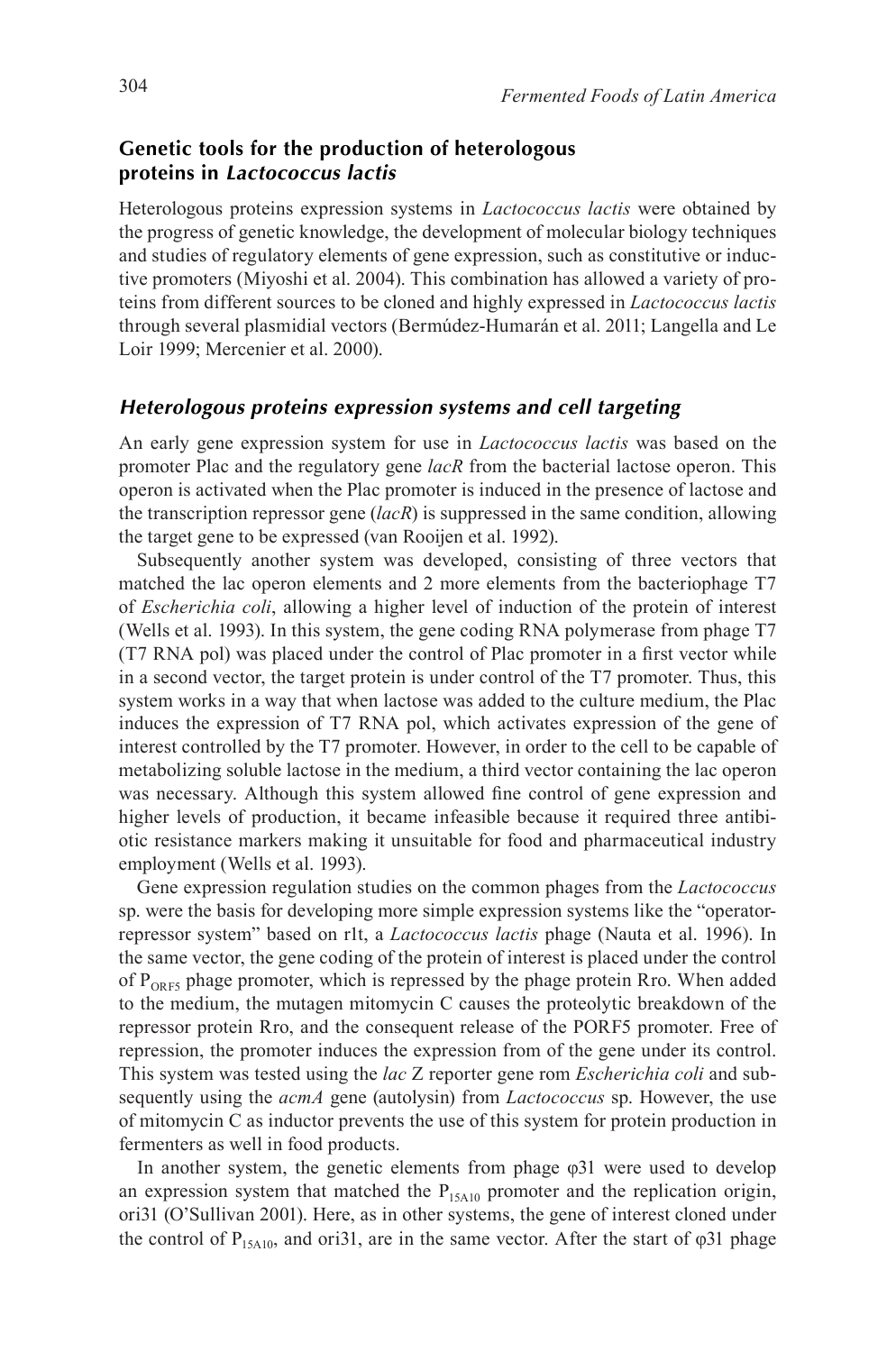infection, ori31 becomes target of the phage replication machinery and the amount of vector copies within the cell is increased. Due to this increase and due to the strength of  $P<sub>15A10</sub>$  promoter, the gene of interest expression level is also increased. After cell lysis caused by phage replication, the protein molecules in question are released into the environment. The major disadvantage of this system is the need to obtain cell infection induction; which leads to the destruction of the cell culture, thus impeding their industrial use, in fermenters.

In this context, many studies have been conducted in order to develop safer and more suitable vectors for food industry. One of the most powerful expression systems already developed for use in food industry are based on genes involved in biosynthesis and regulation of the antimicrobial nisin, a peptide naturally secreted by several strains of *Lactococcus lactis.* Because of its antimicrobial properties, it is widely used as a natural food preservative. The Nisin Controlled Gene Expression–NICE system was developed in *Lactococcus lactis* where the genes *nis*R and *nis*K were inserted into the chromosome in the MG1363 strain, and the  $P_{nisA}$  promoter in the expression vector followed by multiple cloning sites (MCS) for insertion of genes of interest (Kuipers et al. 1993; Mierau and Kleerebezem 2005). In this system, induction of expression of heterologous proteins can be achieved by adding nisin in the extracellular medium, in which the *nis*K gene functions as a membrane sensor that recognizes the extracellular presence of nisin, while the signal is transferred to NisR by a phosphorylation process, turning NisR capable of binding to  $P_{nisA}$  promoter and consequently activate the gene of interest transcription.

This system is also versatile, making the heterologous protein able to accomplish their desired biological activity by addressing them properly to its final cell destination: (i) cytoplasm (ii) membrane or (iii) the extracellular medium. In bacteria, the protein secretion is accomplished by the addressing of specific sequences which encode a hydrophobic negatively charged signal peptide (SP) located at their aminoterminal portion (N-terminal). This SP is recognized and cleaved by the secretion machinery allowing translocation of the protein across the cell membrane, and thereby released in the extracellular medium. Another signal sequence is Cell Wall Anchor (CWA) that encondes a peptide composed of 30 amino acids which is located in the carboxy-terminal portion (C-terminus) of the protein. The CWA has a conserved motif (LPXTG) which is recognized by anchoring machinery. Thereby, the protein containing this motif is covalently attached to peptidoglycan present in the cell membrane (Le Loir et al. 1994; Mierau and Kleerebezem 2005; Piard et al. 1997).

#### **Xylose-Inducible Expression System**

In 2004, Miyoshi *and collaborators*. developed a new gene expression system for *Lactococcus lactis*. The system, called Xylose-Inducible Expression System (XIES) based on the xylose permease gene promoter (PxylT), from *Lactococcus lactis* NCDO2118, Described by Jamet and Renult (2001). In the presence of some sugars, as glucose, fructose and/or mannose, PxylT was shown to be repressed; otherwise, PxylT is transcriptionally activated by xylose in *Lactococcus lactis* (Miyoshi et al. 2004). Thereby, this promoter could be successively turned on by adding xylose and off by washing the cells and growing them on glucose (Jamet and Renault 2001). Myoshi and collaborators (2004) developed a new lactococcal XIES that also incorporates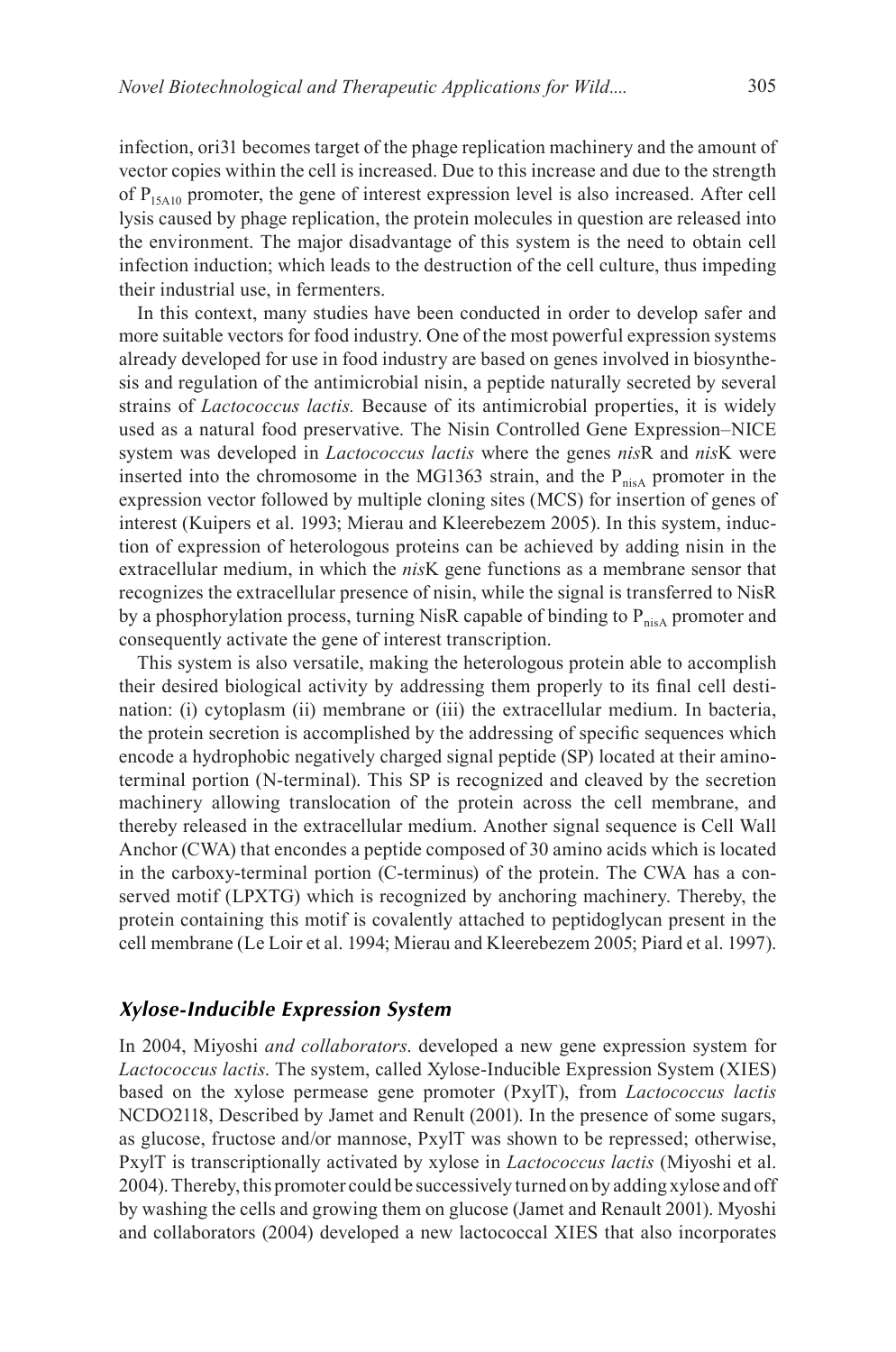the ability to target heterologous proteins to cytoplasm or extracellular medium. This system contains two plasmids that are derived from two broad-host-range expression vectors, pCYT:Nuc and pSEC:Nuc that would send the protein to the cytoplasm or to the extracellular medium, respectively (Bermúdez-Humarán et al. 2003). The system combines the PxylT (Jamet 2001), the ribosome-binding site (RBS) and the signal peptide (SP) of the lactococcal secreted protein, Usp45 (van Asseldonk et al. 1990) and the *Staphylococcus aureus* nuclease gene (*nuc*) as the reporter (Le Loir et al. 1994; Shortle 1983) and was successfully applied to high-level Nuc production and correct protein targeting and was tested in the *Lactococcus lactis* subsp. *lactis*  strain NCDO2118. These systems have great advantages once they are considered less expensive and safer for laboratory use as compared to the other available expressions methods (Azevedo et al. 2012).

De Azevedo et al. (2012) constructed the recombinant *Lactococcus lactis* strains that were able to produce and properly send the *Mycobacterium leprae* 65-kDa HSP (Hsp65) to the cytoplasm or to the extracellular medium, using XIES. Heat shock proteins (HSPs) expression in host is induced by a wide variety of stresses (including high temperature, anoxia, and ethanol) (Lindquist and Craig 1988). Hsp65 are also known to play a major role in immune modulation, controlling autoimmune responses. Some authors showed that oral administration of a recombinant *Lactococcus lactis* strain that produces and releases LPS-free Hsp65 prevented the development of experimental autoimmune encephalomyelitis (EAE) in C57BL/6 mice, reduced the incidence of type I diabetes in non-obese diabetic mice and attenuated atherosclerosis in low-density lipoprotein receptor-deficient mice (Jing et al. 2011; Ma et al. 2014; Rezende et al. 2013). Some *Lactococcus lactis* produced recombinant Hsp65 that could be used for biotechnological and therapeutic applications. The rHsp65 protein was efficiently produced in both the cytoplasm and secreted forms to the extracellular medium, confirming the ability of the XIES to produce and correctly address recombinant proteins (Azevedo et al. 2012).

del Carmen et al. (2011) have used the XIES to express anti-inflammatory molecules as an alternative therapy against IBDs, like use of a fermented dairy product containing IL-10-producing *Lactococcus lactis* for the prevention and/or treatment of IBD using a rodent model of Crohn`s disease (CD). IL-10 has a central role in down-regulating inflammatory cascades, which makes it a good candidate for use in the therapeutic intervention in inflammatory processes (Marinho et al. 2010). The XIES was effective in dairy matrix, as observed by significant increases of the cytokine in fermented milks with IL-10-producing strains (Cyt and Sec). Once, XIES is a LAB expression system that can be added into the food matrix that is tightly regulated by xylose, which is rarely found in conventional foods, it can act perfectly as an inductor. In this way IL-10 expression can be up- or down regulated, which is especially useful for expression studies of the cytokines in media or milk. The use of an inducible expression system is very interesting from a genetics point of view, because genes in this expression system are only expressed when required by adding the inducer (in this case xylose). A constitutive expression system would continuously produce the IL-10 (or other genes under its control) when it might not be required, especially in the cases of bacterial strains that could persist in the gastrointestinal tract (del Carmen et al. 2011). Induction with xylose increased the cytokine levels production by IL-10 *Lactococcus lactis* producers (>500 pg/ml for the Cyt strain and >1,000 pg/ml for the Sec strain) (Marinho et al. 2010). There is some controversial data in the literature about the more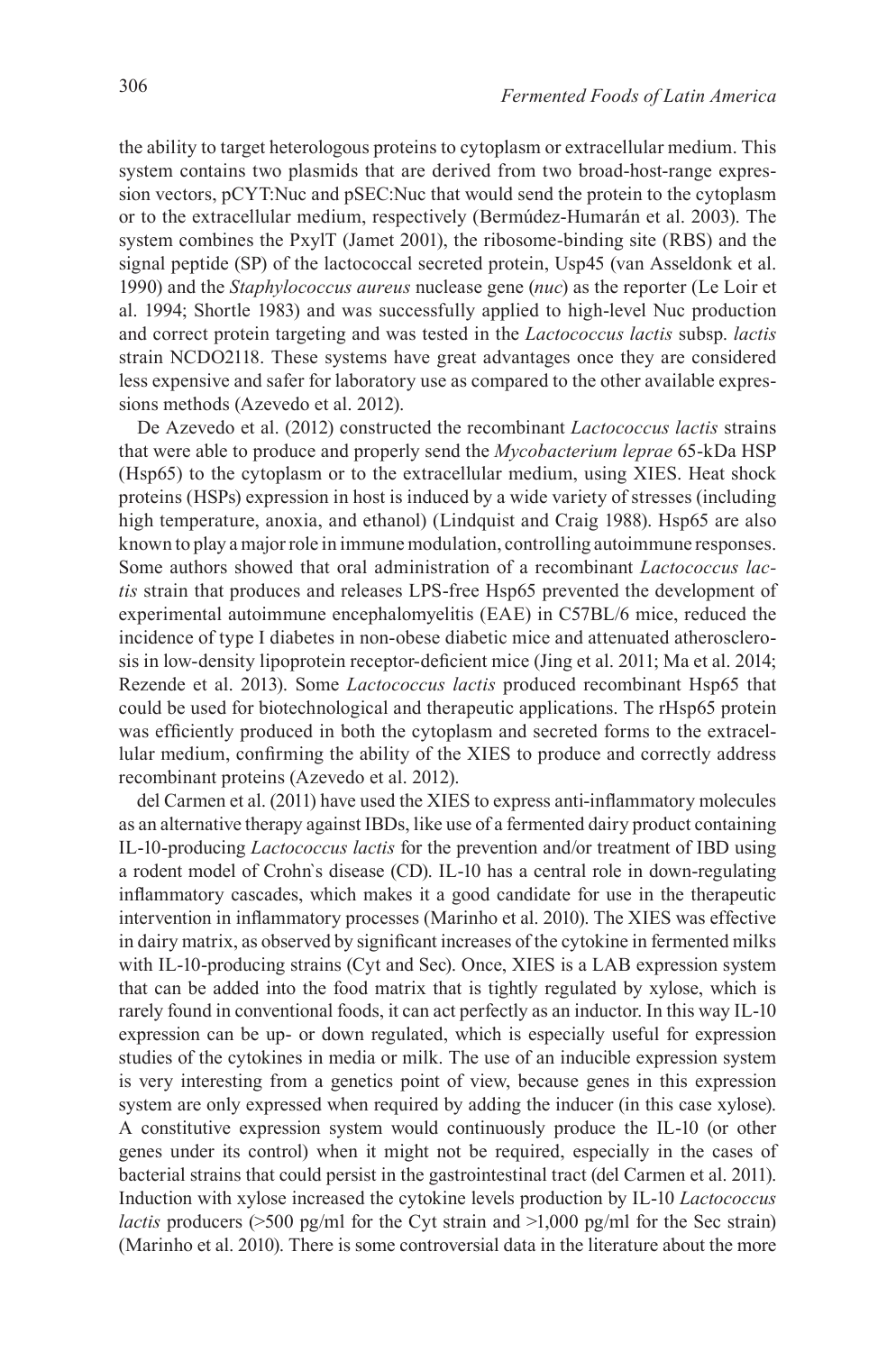effective IL-10 producer *Lactococcus lactis* strain. It was demonstrated by Marinho et al. (2010) that *Lactococcus lactis*- producing IL-10 in the cytoplasm showed a higher immunomodulatory potential in a murine lung inflammation model, hypothesizing that the recombinant IL-10 produced in the cytoplasmic form stored IL-10 for a longer period of time and is slowly released in the tissue when the bacterial host lysis occurs. However, Del Carmen et al. (2011) found that the secreting IL-10 strain showed a higher anti-inflammatory effect compared to the cytoplasmatic producing IL-10 strain. This could be due to the fact that this cytokine and the *Lactococcus lactis* Sec strain are probably both protected by the food matrix (milk), resulting in a more efficient delivery of IL-10 in the gut. The IL-10 produced by these lactococci strains was able to induce an anti-inflammatory effect in our TNBS model and this effect was attributed to IL-10 producers while the wild-type (wt) strains did not exert any effect. Prevention of intestinal damages (macroscopic and microscopic) was also observed in mice that received the milks fermented by both of these strains (Cyt and Sec producers) thereby proving the anti-inflammatory effect of these products. The promising results obtained in these studies showed that the employment of fermented milks as a new form of administration of IL-10-producing *Lactococcus lactis* could represent an alternative treatment for IBDs (del Carmen et al. 2011; Marinho et al. 2010).

In another study, researchers evaluated the production and the delivery of 15-lipoxygenase-1 (15-LOX-1) by *Lactococcus lactis* NCDO2118 containing XIES in a TNBS- induced colitis model in mice (Saraiva et al. 2015). 15-LOX-1 enzyme is found in endothelial/epithelial cells that plays a key role in the oxidative metabolism of arachidonic acid responsible for lipoxins production, lipid mediators with potent anti-inflammatory actions (Lee et al. 2011; Serhan 2005). They concluded that 15-LOX-1 producing *Lactococcus lactis* was effective in the prevention of the intestinal damage associated to inflammatory bowel disease in a murine model, proving the effectiveness and efficiency of XIES (Saraiva et al. 2015).

Production of several staphylococcal proteins in *Lactococcus lactis* has been reported. However, these studies were not dedicated to the development of an antigen for oral vaccination, most of them were dedicated to expression-secretion systems development, such as staphylococcal nuclease to be used as a reporter protein, used latter as a reporter protein in XIES (Le Loir et al. 1994), for the characterization of staphylococcal virulence factors as ClfA and FnbA (Que et al. 2001), ClfB (Clarke et al. 2009), IsdA (Innocentin et al. 2009), or to increase adhesion properties of recombinant *Lactococcus lactis* strains (Harro et al. 2012). Asensi et al. (2013) were the first to evaluate the production of a staphylococcal antigen in a recombinant LAB strain to be used for oral vaccination where two recombinant *Lactococcus lactis* strains allowed the production of Staphylococcal enterotoxin type B (rSEB), a potent superantigenic exotoxin, either cytoplasmatic or secreted in the intestinal mucosa of mice, using XIES. Oral immunization with the recombinant strains induced a protective immune response against a lethal challenge with *Staphylococcus aureus* ATCC 14458, an SEB producer strain, in murine model.

## **DNA Vaccines**

Vaccination is one of the main tools to combat and eradicate diverse pathogenic and/ or infectious agents widespread around the world.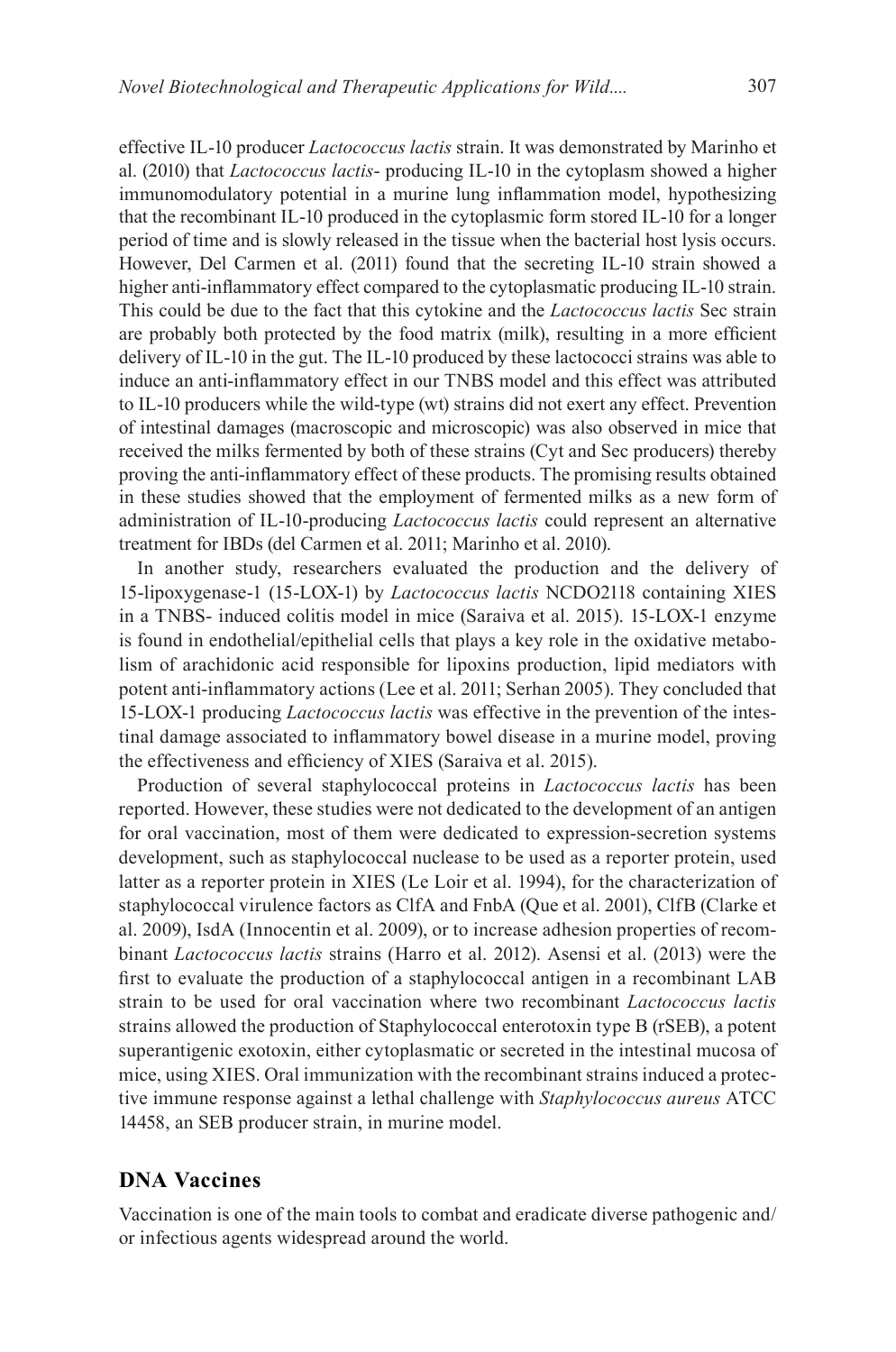DNA vaccines are the third generation vaccine, which utilizes genetically engineered DNA to produce an immunologic response. The first study about this platform started in the early 1990s when Wolff et al. (1992) observed that injection of a "naked" plasmid DNA encoding foreign antigens in mice made their muscle cells capable of expressing these same antigens since this first publication, the use of DNA as a strategy for vaccination has progressed very quickly. The Norwegian Biotechnology Advisory Board defines this platform as "the intentional transfer of genetic material (DNA or RNA) to somatic cells for the purpose of influencing the immune system" (The Norwegian Biotechnology Advisory Board 2003).

This platform has the propriety to induce humoral and cellular immune response against different kind of microorganisms such as parasites, bacteria and diseaseproducing viruses (Ulmer et al. 1993; Wolff et al. 1992). Moreover, it was also utilized on several tumor models (Cheng et al. 2005). The components of DNA vaccine are: (i) the plasmid backbone which contains a bacterial origin of replication needed for the vector's maintenance and propagation inside the bacteria; the cytosine-phosphate-guanine unmethylated (CpG) motifs, called immunostimulatory sequences (ISS), these motifs could be a contribution to DNA immunogenicity. In the mammalian genome CpG have a low frequency and are mainly methylated, but bacterial DNA contains many unmethylated CpG motifs allowing this motif to be recognized by mammals as a pathogen associated molecular pattern (PAMP). In this way, CpG motifs are the ones in charge of increasing the magnitude of the immune response because they can interact with Toll-like receptors (TLR), such as TLR9, adding adjuvant activity (Tudor et al. 2005), a resistance marker, required to permit selective growth of the bacteria that carries the plasmid; (ii) the transcriptional unit, essential for eukaryotic expression, which harbors a promoter/enhancer region, introns with functional splicing donor and acceptor sites, as well as the open reading frame (ORF) encoding the antigenic protein of interest, and the polyadenylation sequence (poly A), signal required for efficient and correct transcription termination of the ORF and transfer of the stable mRNA from the nucleus to the cytoplasm (Azevedo et al. 1999; Kowalczyk and Ertl 1999).

After an intramuscular or intradermal injection, the naked plasmid DNA will transfect somatic cells, such as myocytes and keratinocytes, and/or resident Antigen Presenting Cells (APCs) like DCs and macrophages located in the lamina propria (Kutzler and Weiner 2008; Liu 2011). Due to the fact that antigens are expressed intracellularly, both humoral and cell-mediated immunity can be activated to generate a broad immune protection. After the transcription and translation of the transgene the host-synthesized antigens become the target of immune surveillance in the context of both major histocompatibility complexes (MHC) class I and class II molecules of APCs. The APC cells have the propriety to move to the draining lymph nodes where they present the antigenic peptide-MHC complexes to stimulate naïve T cells. In the other hand, B cells are activated, beginning the antibody production cascades. Although plasmid DNA vaccines vectors can induce antibody and CD4+ T cell helper responses, they are particularly suited to induce CD8+ T cell responses (Anderson and Schneider 2007). The CD8+ T cells, the cytotoxic T lymphocytes, which are important in controlling infections (Leifert and Whitton 2000) induced by DNA vaccine, can occur in two main pathways: (i) the direct DNA transfection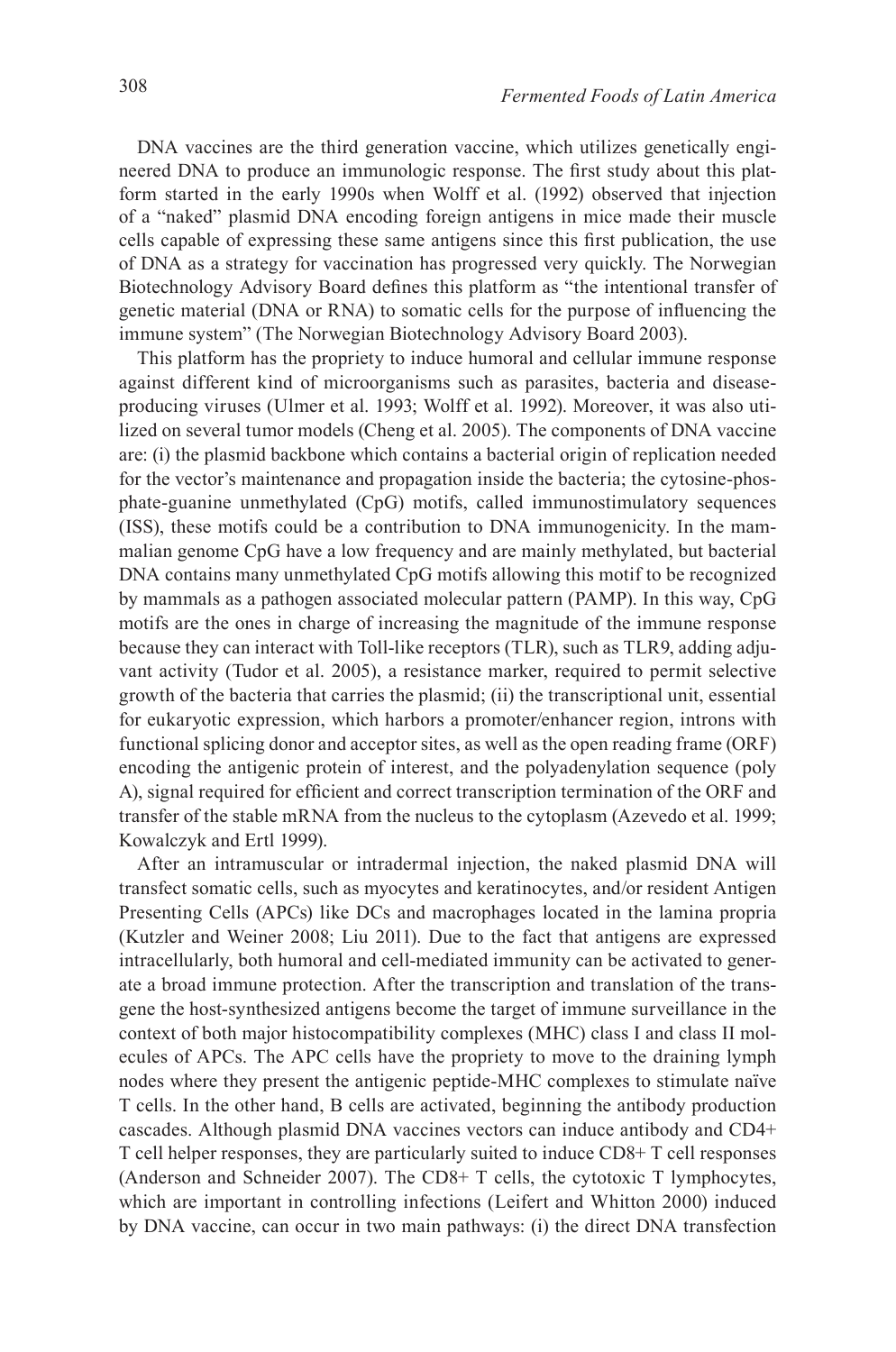of the APCs like as dendritic cells (DCs) and (ii) cross-presentation approach, when somatic cells such as myocytes are transfected with DNA and the expressed antigens are taken up by the APCs, or when the transfected apoptotic cells are phagocytosed by the APCs (Leifert and whitton 2000, Xu et al. 2014).

DNA vaccines have an extensive range of features that give them many advantages over other vaccination platforms like traditional vaccines developed against pathogens, including either killed or attenuated pathogenic agents. DNA vaccines are relatively cheap and easy to produce, which is an important feature when considering an emerging pandemic threat (Liu 2011). An essential concern about vaccine products is safety. DNA vaccine are considered safe because they lack the risk of reversion to a disease causing state or secondary infection. Also the risk of integration of the plasmid into the host cell causing insertional mutagenesis, which may lead to the inactivation of tumor suppressor genes or activation of oncogenes, is found to be significantly lower than the spontaneous mutation rate (Nichols et al. 1995; Wang et al. 2004). No adverse effects have been reported either tolerance to the antigen or autoimmunity (Liu and Ulmer 2005), animal studies showed that there is no increase in anti-nuclear or anti-DNA antibodies after DNA vaccination. There has been no evidence that autoimmunity is associated with DNA vaccines (Le et al. 2000; Tavel et al. 2007).

Vaccine manufacturing is a simple and low cost method as it requires only the use of cloning techniques in order to clone the protein of interest. They are stable at room temperature, easy to store and transport, presents thermal stability and have a long shelf life (Grunwald and Ulbert 2015; Pereira et al. 2014). A systemic inflammation, which might conduce the increase of cardiovascular risk, is a rising concern about vaccination in general (Gherardi and Authier 2012; Ramakrishnan et al. 2012), although DNA vaccines are still contemplated as a relatively new approach to vaccination, and its potential to induce systemic inflammation must not be overlooked (Xu et al. 2014). Many studies have shown that DNA vaccines are generally satisfactory with an acceptably good safety profile, and no systemic inflammation has been reported (Goepfert et al. 2011; Jaoko et al. 2008; Kalams et al. 2012; Ledgerwood et al. 2011) .

Therefore, DNA vaccines portray as a smart tool due to its property to induce all three points of adaptive immunity: antibodies, helper T cells (TH) and cytotoxic T lymphocytes (CTLs), as well as being capable of stimulating innate immune responses (Li et al. 2012) with safety. However, among the disadvantages, the poor immunogenicity of naked-DNA platform when is administrated in large animals (Kim et al. 2010) can be highlighted along with the necessity of using adjuvants besides the gene encoding of the protein. These platform are limited to protein immunogens and are not useful for non-protein based antigens such as bacterial polysaccharides (Kuby et al. 2007).

To circumvent this problem a delivery vehicle is needed to protect the DNA vaccine against endonucleases degradation. Thus, pathogenic bacteria attenuated strains appear as an interesting delivery method as they have innate tropism for specific tissues of host, which makes them attractive to use as a vehicle delivery to DNA vaccine. The use of bacteria as a delivery vector has numerous benefits: they can maintain the plasmid in a high copy number, they are easy to manufacture, they are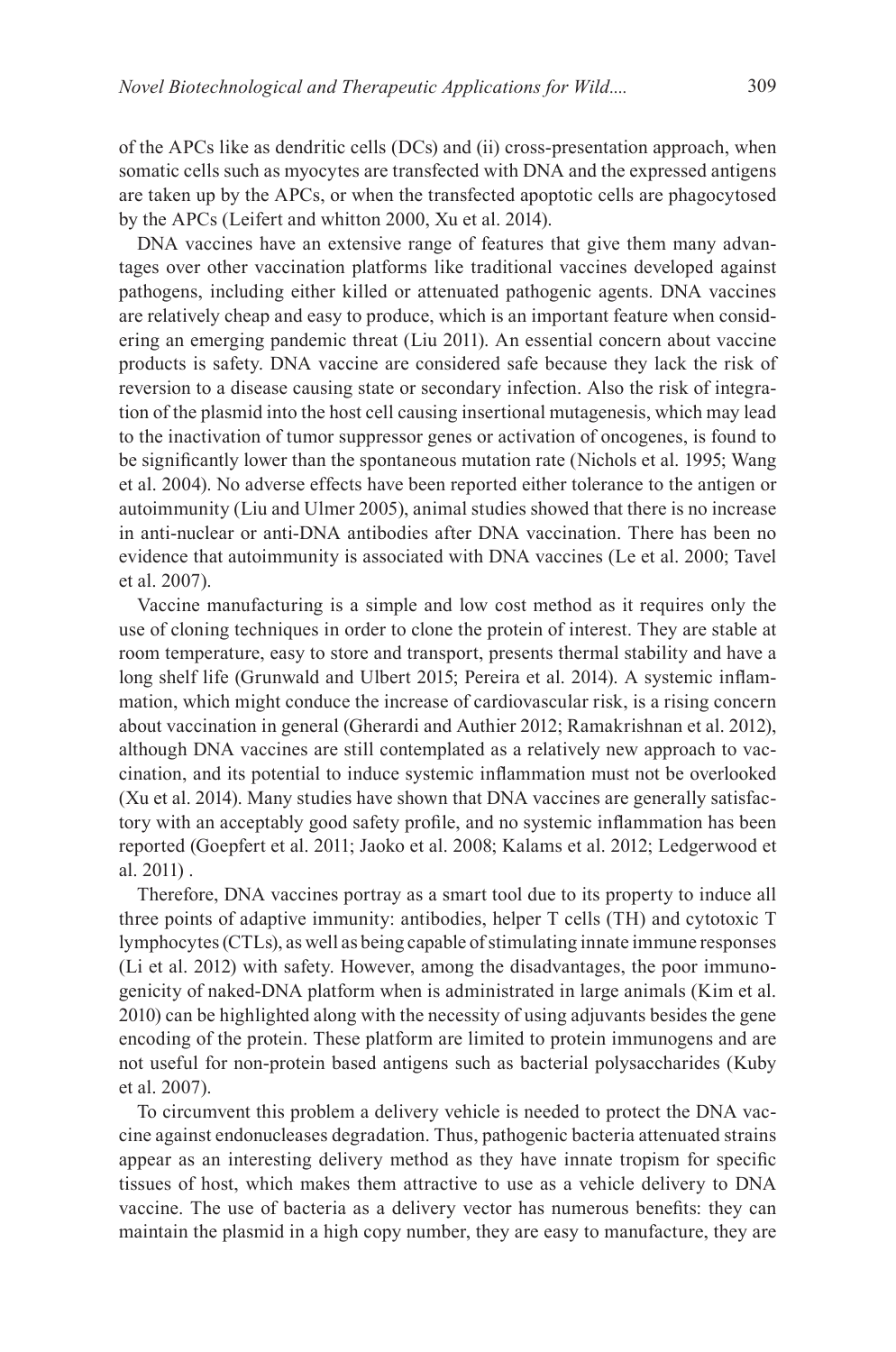less laborious and the cost is low as there is no need to amplify and purify the plasmid before handling (Becker et al. 2008; Schoen et al. 2004), and large-size plasmid can be housed inside the bacteria, permitting the insertion of multiple genes of interest (Hoebe et al. 2004; Seow and Wood 2009). Another important features is the possibility of these vectors being used for mucosal administration, without the use of a needle, thus having the ability to stimulate both mucosal and systemic immune responses (Srivastava and Liu 2003).

In the intestinal mucosa, the bacteria carrying a DNA vaccine are able to cross the intestinal barrier, mainly via specialized epithelial cells called Microfold cells (M cells). M cells overlying Peyer's patches (PPs) whose lymphoid follicles are isolated while draining gut mesenteric lymph nodes are considered more accessible to antigens and bacteria present in the luminal compartment. DCs located in the PPs, are another pathway that bacteria have to access the body. Immature DC are able to open the tight junctions between epithelial cells, extend their dendrites outside the epithelium and directly sample bacteria, thereby monitoring the contents of the intestinal lumen (Rescigno et al. 2001). The IECs lining mucosal surfaces, can be invaded by bacteria through bacterial proteins called invasins. This characteristic refers to the capacity of attenuated pathogenic vectors to deliver DNA vaccines as they are able to naturally produce invasins.

Once inside the cells, bacteria vector have the ability to escape from the phagolysosome vesicles by the secretion of a variety of phospholipases and pore-forming cytolysins and enter the cytoplasm of the host cells (Hoebe et al. 2004; Schoen et al. 2004). The microtubules net are used by the plasmid to reach the nucleus. In the nucleus, using the host cell's transcription machinery, the protein of interest carried by the plasmid can be encoded, translated, and secreted afterwards (Grillot-Courvalin et al. 1999; Schoen et al. 2004) by the cell or be presented on the surface of epithelial cell or DCs. The MHC class-II, from APCs, presents the exogenous proteins, turning naïve T cells activated into CD4+ T cells. Furthermore, the exogenous protein may also be processed into small peptides, which are then presented on the surface of MHC class-I molecules to CD8+ T cells, and stimulate them (Saha et al. 2011).

The pattern recognition receptors (Toll-like and Nod-like receptors) expressed by IECs, B-lymphocytes and DCs located in the sub epithelial lamina propria are the other components of immunity used by bacteria. The bacterial components known as microbe-associated molecular patterns (MAMPs) are recognized by pattern recognition receptors and trigger intracellular signaling pathways that lead to cytokine secretion and immune cell activation (Barbosa and Rescigno 2010; Steinhagen et al. 2011). The bacterial recognition by the immune system modulates the innate immune response, thereby supporting a vigorous and lasting adaptive response (Hoebe et al. 2004).

Enteropathogenic bacteria like *Salmonella* typhi, *Listeria monocytogenes, Shigella flexneri, Yersinia enterocolitica* and *Escherichia coli* are the species that are most widely used as bacterial delivery systems into mammalian cells (Schoen et al. 2004) because of their natural tropism for macrophages as well as DCs in the lymphoid tissue of the intestinal mucosal surface (Becker et al. 2008).

The method that use senteropathogenic species as a bacterial carrier is being considered an advantage because of their capacity to infect human colonic mucosa after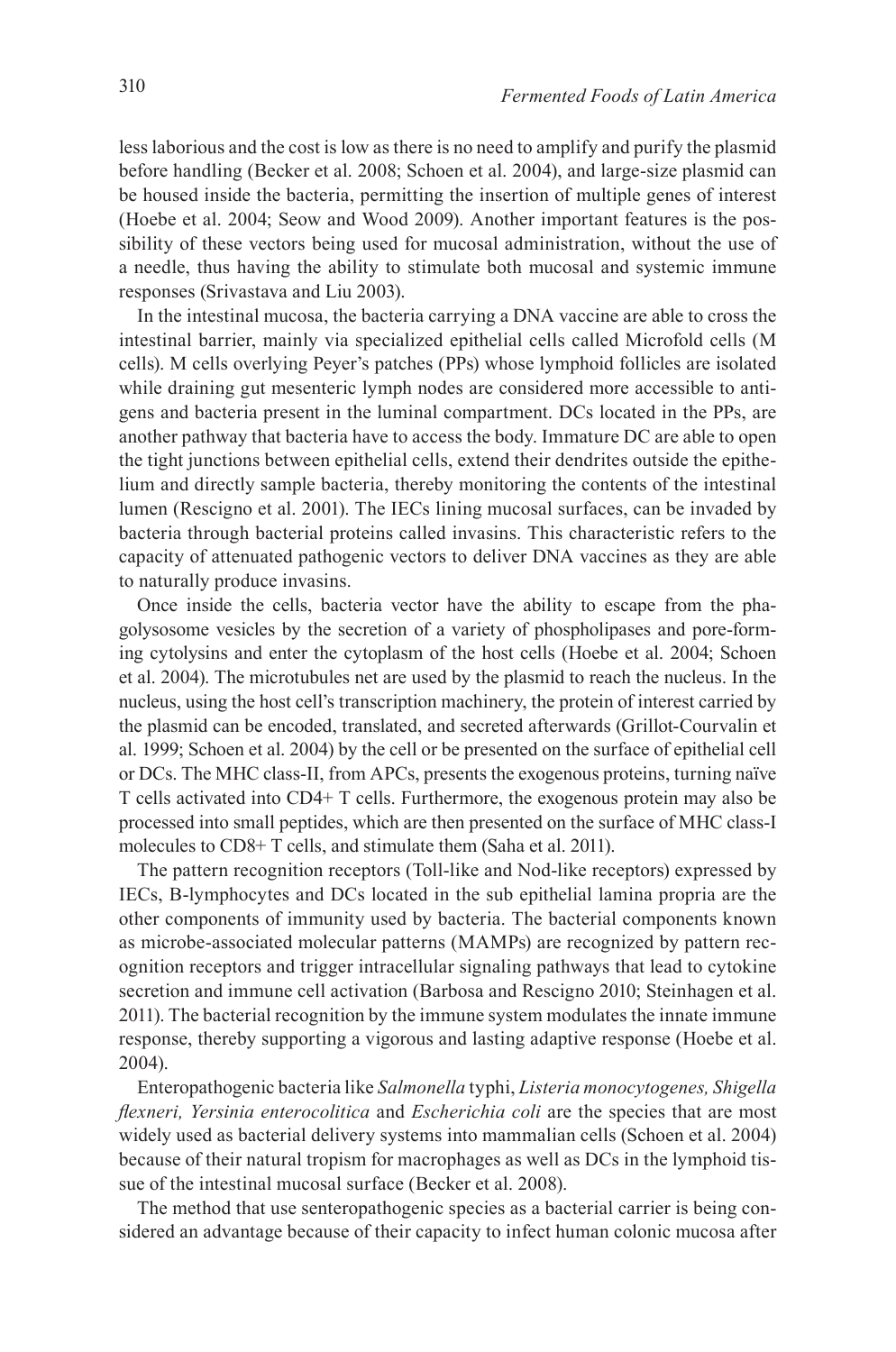oral administration. However, they need to be attenuated or inactivated as they present the risk to revert to the virulent phenotype, there by compromising its safety. Therefore, World and Health Organization (WHO) does not recommend their use in children and immunocompromised individuals. Thus, to counteract this severe problem, the use of non-pathogenic bacteria, such as LAB as vectors for genetic immunization has been investigated (Wells and Mercenier 2008).

# **Lactic acid bacteria vehicles for DNA vaccine delivery**

Regarding *Lactococcus lactis* as a vehicle to deliver DNA vaccines, many interesting features can be highlighted: (i) it was proved in different laboratories all over the world that they can carry recombinant plasmids and express antigens and therapeutic molecules at different cellular localizations (Le Loir et al. 2001; Wells et al. 1993); (ii) it was successfully demonstrated that *Lactococcus lactis* can deliver DNA into eukaryotic cells and *in vivo* to mice IECs (Chatel et al. 2008a; Guimarães et al. 2005a; Innocentin et al. 2009); (iii) they can induce both systemic and mucosal immunity when administrated at mucosa surfaces (Chang et al. 2003; Robinson et al. 1997); (iv) they can resist the acid environment of the stomach, are able to survive into the gastrointestinal tract, ensuring recombinant protein or plasmid delivery (Pereira et al. 2014). Regarding its extraordinary safety profile (Salminen et al. 1998), because *Lactococcus lactis* is not very immunogenic, it can be orally administrated several times (Guimarães et al. 2006). All these characteristics makes it a good option for being used in immunization programs (Macauley-Patrick et al. 2005).

Research that used wild-type (wt) *Lactococcus lactis* as a vector for genetic immunizationhave demonstrated both *in vitro* (Guimarães et al. 2006) and *in vivo* (Chatel et al. 2008a) that the percentage of gene transferred observed was low, as well as a low and transitory Th1-type immune response after immunization trials (Chatel et al. 2008a). To solve this problem scientist developed recombinant *Lactococcus lactis* expressing different invasins to improve bacterial interaction with IECs (Azevedo et al. 2012; Guimarães et al. 2005; Innocentin et al. 2009).

Regarding non-invasive LABs, Guimarães et al. (2006) carried out *in vitro* studies using non-invasin strains of *Lactococcus lactis* as DNA delivering vehicles. The pLIG:BLG plasmid, containing an eukaryotic expression cassette with the cDNA of the bovine -lactoglobulin (BLG) under the control of the human cytomegalovirus eukaryotic promoter (Pcmv) was used to transform *Lactococcus lactis*  MG1363. Caco-2 human cells were co-incubated with purified pLIG:BLG, MG1363 (pLIG:BLG), MG1363 and a mix of MG1363(pLIG) and pLIG:BLG. Only the cells that were co-incubated with MG1363 (pLIG:BLG) exhibited the presence of BLG cDNA and the subsequent expression of BLG. This result indicated that there was the delivery of the BLG cDNA to the mammalian epithelial cells. The authors suggested that after the co-culture, some bacteria are internalized and lysed by the host phagolysosome and, consequently, the BLG cDNA was released in the cytosol.

After these *in vitro* results Chatel et al. (2008) described for the first time *in vivo* the transfer of functional genetic material from non-invasive food-grade transiting from bacteria to host. The delivery of a eukaryotic expression plasmid coding of the BLG to the epithelial cells of the intestinal membrane of mice using *Lactococcus lactis* is possible. This demonstrates the capacity of using these bacteria in the delivery of DNA vaccines. In this study, mice were submitted to intragastrically gavage. The BLG cDNA was detected in the epithelial membrane of the small intestine in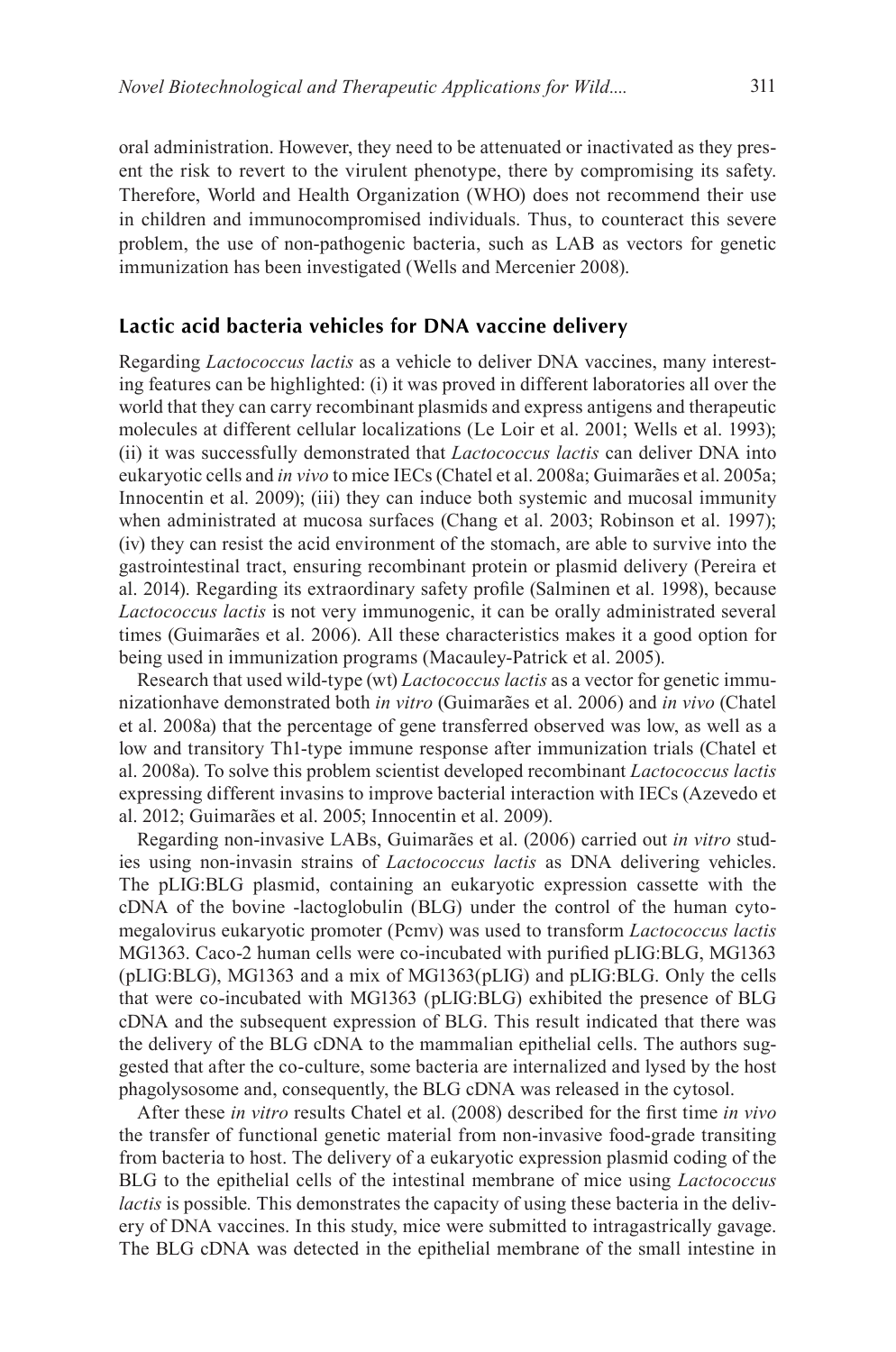40% of the mice. Moreover, the BLG was produced by 53% of them. In addition, the BLG production was responsible for inducing a protective immune response when the mice were sensitized with cow's milk proteins. In this case, the induction of a Th1 immune response counteracting a Th2 response was observed. The delivery of a functional plasmid by *Lactococcus lactis* to the mice intestinal wall provides us with the understanding of the host-bacterium interaction and the modulation of host immune response due to the delivered DNA.

Regarding the use of invasive LABs, Guimarães et al. (2005) constructed a *Lactococcus lactis* strain capable of invading epithelial cells by cloning and expressing the internalin A gene (*inlA*) of *Listeria monocytogenes* under the control of a native promoter. Western Blot and immunofluorescence experiments showed that the cell wall anchored form of InlA was efficiently exhibited by the recombinant lactococci, that favored the internalization of *Lactococcus lactis inlA+* in Caco-2 cells. Invasivity test showed that *Lactococcus lactisinlA+* was 100 times more invasive than for wt *Lactococcus lactis*. Moreover, *Lactococcus lactis inlA+* could deliver the eukaryotic expression plasmid coding the Green fluorescent protein (GFP) gene to Caco-2 cells, as it was possible to detect the GFP in 1% of the invaded cells. Finally, *in vivo* studies using *Lactococcus lactis inlA+* for oral inoculation of guinea pigs revealed that *Lactococcus lactis inlA+* was able to penetrate intestinal cells.

With these invasive lactococci, DNA delivery by this bacterium can be measured. In order to achieve this, a new vector has been developed resulting from the co-integration of two replicons: one from *Eschericha coli* and the other from *Lactococcus lactis,* named vaccination using lactic acid bacteria (pValac). The pValac is formed by the fusion of (i) cytomegalovirus promoter (CMV), that allows the expression of the antigen of interest in eukaryotic cells, (ii) polyadenylation sequences from the Bovine Growth Hormone (BGH), essential to stabilize the RNA transcript, (iii) origins of replication that allow its propagation in both *Escherichia coli* and *Lactococcus lactis* hosts, and (iv) a chloramphenicol resistance gene for selection of strains harboring the plasmid. The functionality of pValac was observed after transfecting plasmids harboring the *gfp* ORF into mammalian cells, PK15. The PK15 cells were able to express GFP.

Although the interesting results obtained by the utilization of *Lactococcus lactis inlA+*, *in vivo* experimental studies are limited to guinea pigs or mutated mice, InlA cannot bind the murine E-cadherin. Thus, Innocentin et al. (2009) performed comparative studies using both *Lactococcus lactis* expressing the Fibronectin-Binding Protein A of *Staphylococcus aureus* (LL-FnBPA+) as a InlA. In this study, it was verified that LL-FnBPA+ or the truncated form coding only C and D domains of FnBPA (LL-CD+) were internalized by the Caco-2 intestinal epithelial cells as efficiently as *Lactococcus lactis inlA+*. Also in this study, it was evidenced for the first time that lactococci can be internalized in high levels and they as heterogeneously distributed in the cell monolayer. Finally, studies were performed using *Lactococcus lactis* InlA, *Lactococcus lactis* FnBPA and *Lactococcus lactis* CD carrying GFP and all of them were able to trigger GFP expression in Caco-2 cells.

Pontes et al. (2012) in *in vitro* and *in vivo* studies used invasive *Lactococcus lactis* expressing FnBPA of *Staphylococcus aureus* (LL-FnBPA+) and demonstrated that the production of FnBPA increased the plasmid transfer to Caco-2 cells (Pontes et al. 2012). When the invasiveness of Caco-2 cells by LL-FnBPA+ carrying the pValacBLG plasmid (LL-FnBPA+BLG) or not (LL-FnBPA+) was compared with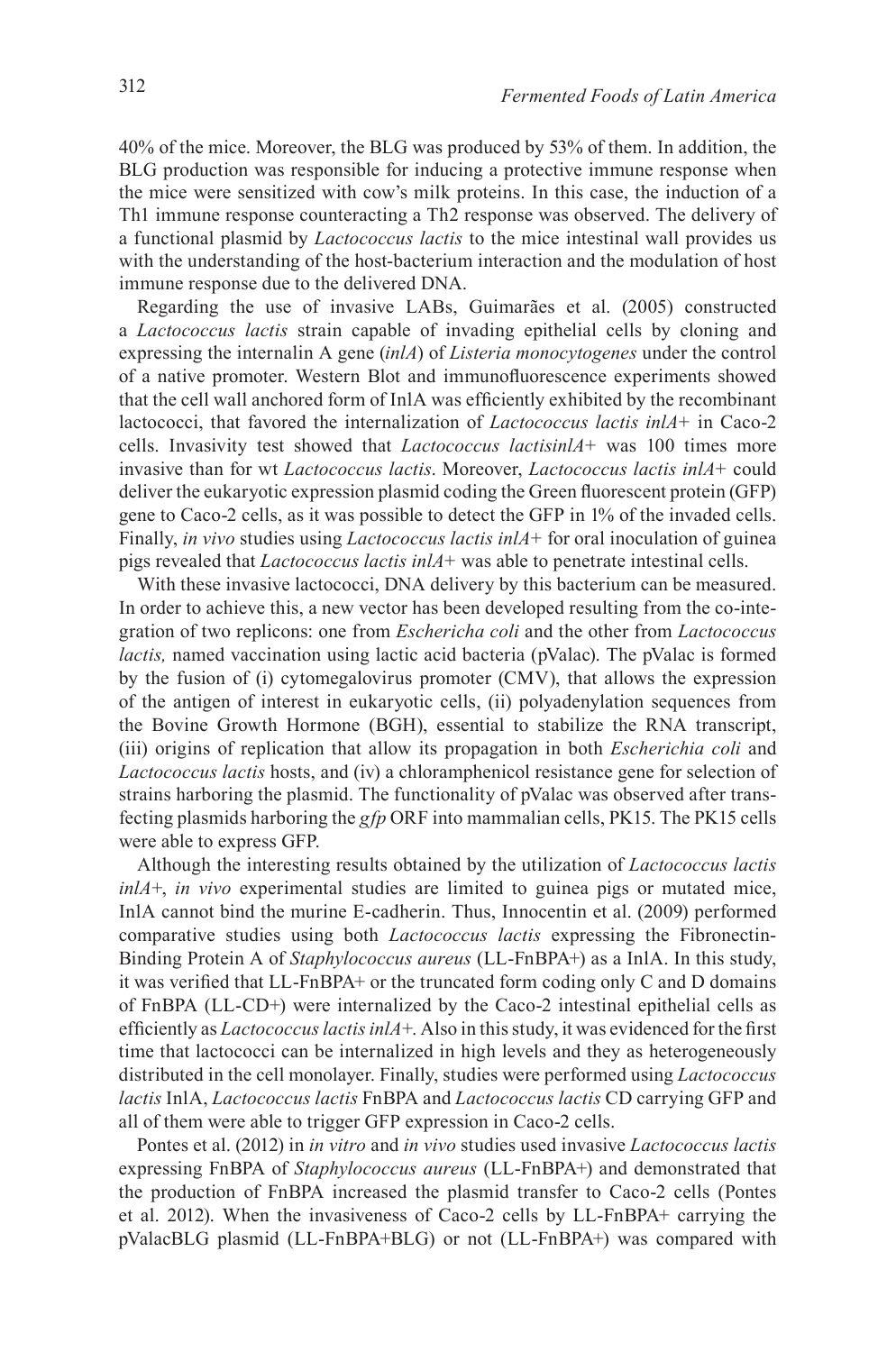the LL-wide type (LL-wt) and LL-BLG, it was observed that LL-FnBPA+BLG and LL-FnBPA+ were 10 times more invasive than LL-wt and LL-BLG. After the Caco-2 cells were co-incubated with LL-FnBPA+BLG and LL-BLG. It was found that the cells incubated with LL-FnBPA+BLG produced 30 times more BLG than the cells co-incubated with the non-invasive strain. Moreover, using BLG and GFP under the control of a eukaryotic promoter, the potential of LL-FnBPA+ as a DNA vaccine delivery vehicle was characterized *in vivo*. After the oral administration of LL-FnBPA+BLG and LL-BLG to mice, it was detected the plasmid transfer to enterocytes had no difference between both strains. The same result was observed when LL-FnBPA+GFP were used. Regarding the expression of BLG by mice, the oral administration of LL-FnBPA+BLG led to an increase in the number of mice able to produce BLG, but there was no difference in the levels of the BLG produced. In other words, *Lactococcus lactis* increased the plasmid transfer but not the quantity of plasmid transferred.

As mentioned before, InlA cannot bind the murine E-cadherin. Moreover, FnBPA requires an adequate amount of fibronectin to be used by the integrins. Therefore, to bypass these problems and to better understand the steps of DNA transfer to mammalian cells, De Azevedo et al. (2012), engineered *Lactococcus lactis* to express a mutated form of InlA (mInLA+) which allowed the affinity to murine E-cadherin and, consequently, *in vivo* experiments using conventional mice. The results of the tests with Caco-2 cells demonstrated that LL-mInlA+ were 1000 times more invasive than LL. To analyze the role of this strain of *Lactococcus lactis* as a DNA delivery vector, a plasmid carrying the BLG cDNA (pValacBLG) was used and the transfer to intestinal epithelial cells (IECs) was measured. *In vitro* results showed that LL-mInlA+BLG were 10 times more invasive than LL-BLG. *In vivo*, after oral administration of LL-mInlA+BLG and LL-BLG, the number of mice producing BLG in isolated enterocytes was slightly higher in mice administered with LL-mInlA+BLG than with LL-BLG.

Our research group was very interested to know whether uptake of *Lactococcus lactis* DNA vaccines by DCs could also lead to antigen expression, as observed in IECs, as they are unique in their ability to induce antigen-specific T cell responses. We demonstrated that both non-invasive and invasive lactococci could transfect bone-marrow DCs (BMDCs), inducing the secretion of the pro-inflammatory cytokine IL-12. This plasmid transfer to BMDCs was also measured through a polarized monolayer of IECs, mimicking the situation found in the GI tract. Co-incubation of strains in this co-culture model showed that DCs incubated with LL-mInlA+ containing pValac:BLG could express significant levels of BLG, suggesting that DCs could sample bacteria containing the DNA vaccine across the epithelial barrier and express the antigen (de Azevedo et al. 2015).

With reference to the IBDs, del Carmem et al. (2014) used LL-FnBPA+ carrying pValac:il-10. The Interleukin-10 (il-10) is an important anti-inflammatory cytokine involved in the intestinal immune system (del Carmen et al. 2014). Transfection and invasiveness assays using cell cultures showed the functionality of the plasmid and the invasive strain. Fluorescence microscopy using mice confirmed the *in vitro*  results. After that, a trinitrobenzene sulfonic acid (TNBS) model for induction of intestinal inflammation in mouse was performed. Mice that received LL-FnBPA+ carrying pValac:il-10 plasmid exhibited lower damage scores by macroscopic and microscopic analysis of the large intestine, lower microbial translocation to liver and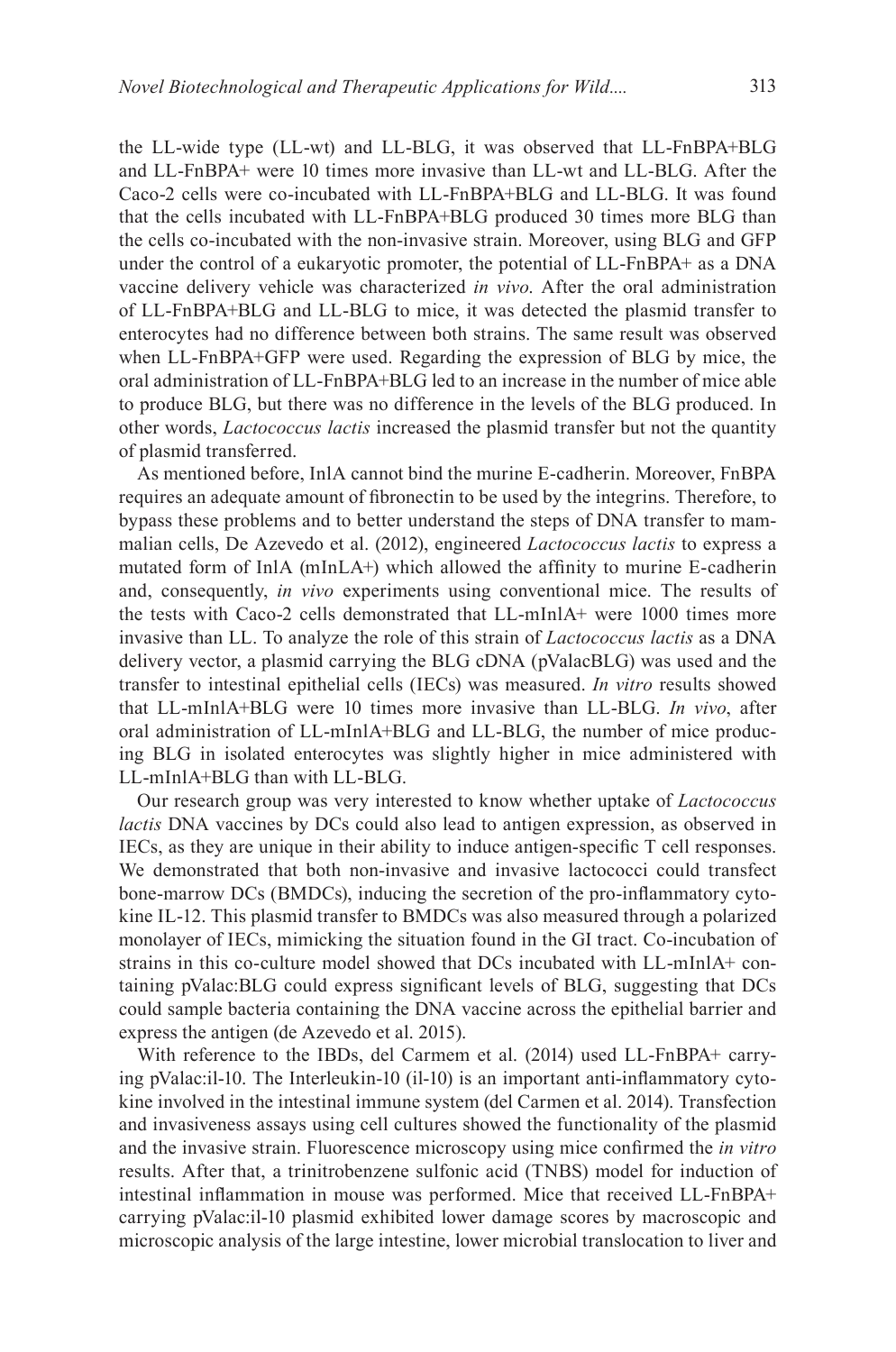the anti-inflammatory/pro-inflammatory cytokine ratios were increased more than the mice that received *Lactococcus lactis* FnBPA+ without the pValac:il-10 plasmid. These results suggest that this DNA delivery strategy was efficient in preventing inflammation in this colitis murine model.

Continuing in the IBDs research line, Zurita-Turk et al. (2014) used LL-FnBPA+pValac:Il-10, LL-FnBPA+, LL-pValac:Il-10 and LL-wt in a different colitis model, the dextran sodium sulphate (DSS) model for induction of intestinal inflammation (Zurita-Turk et al. 2014). The results showed that both LL-FnBPA+pValac:Il-10 and LL-pValac:Il-10 were able to diminish the intestinal inflammation. Therefore, both strains delivered the eukaryotic expression vector to host cells directly at the sites of inflammation and lead *in situ* IL-10 production and its anti-inflammatory properties.

Christophe et al. (2015), working with another LAB, *Lactobacillus plantarum*, and aiming to increase the DNA delivery by these bacteria, constructed a strain targeting DEC-205, a receptor located at the surface of dendritic cells (Christophe et al. 2015). The objective was to increase the bacterial uptake and, consequently, improve the delivery of the cDNA to immune cells. For that, anti-DEC-205 antibody (aDec) was displayed at the surface of *Lactobacillus plantarum* using a covalent anchoring of aDec to the cell membrane, a covalent anchoring to the cell wall and a noncovalent anchoring to the cell wall. The results show that aDec was successfully expressed in the three strains, but surface location of the antibody could only be demonstrated for the strains with a covalent than a non-covalent anchoring to the cell wall. To verify the plasmid transfer, a plasmid for GFP expression under the control of a eukaryotic promoter was used to transform the three strains. GFP expression in DC cells was increased when using the strains producing cell-wall anchored aDec. However, *in vivo* tests using the mouse model exhibited a higher expression of GFP when the strain with a covalent anchoring to the cell membrane was used. It seems to be that the more embedded location of aDec in this strain is beneficial when cells are exposed to the gastro-intestinal tract conditions.

For further reading on this topic, the following works can be of great value: Almeida et al. (2014) evaluated the invasiveness of recombinant strains of *Lactococcus lactis* expressing FnBPA under the control of its constitutive promoter or driven by the strong NICE system (Almeida et al. 2014; Pontes et al. 2014) compared immune responses elicited by DNA immunization using LL-FnBPA+BLG and LL-BLG and they verified that the immune response could be modified by production of invasins on the cell surface (Pontes et al. 2014). They showed that intranasal or oral DNA administration using invasive LL-FnBPA+BLG elicited a TH2 primary immune response whereas the LL-BLG elicited a classical TH1 immune response; Pontes et al. (2012) revised not only the expression of heterologous protein but also the delivery systems developed for *Lactococcus lactis*, and its use as an oral vaccine carrier (Pontes et al. 2012); Bermúdez-Humarán et al. (2011) gathered research works using LABs, more specifically lactococci and lactobacilli, as mucosal delivery vectors for therapeutic proteins and DNA vaccines (Bermúdez-Humarán et al. 2011).

Recently, our team has developed another vector called pExu, to be used in *Lactococcus lactis*. This vector will be also used in genetic immunization like the pValac.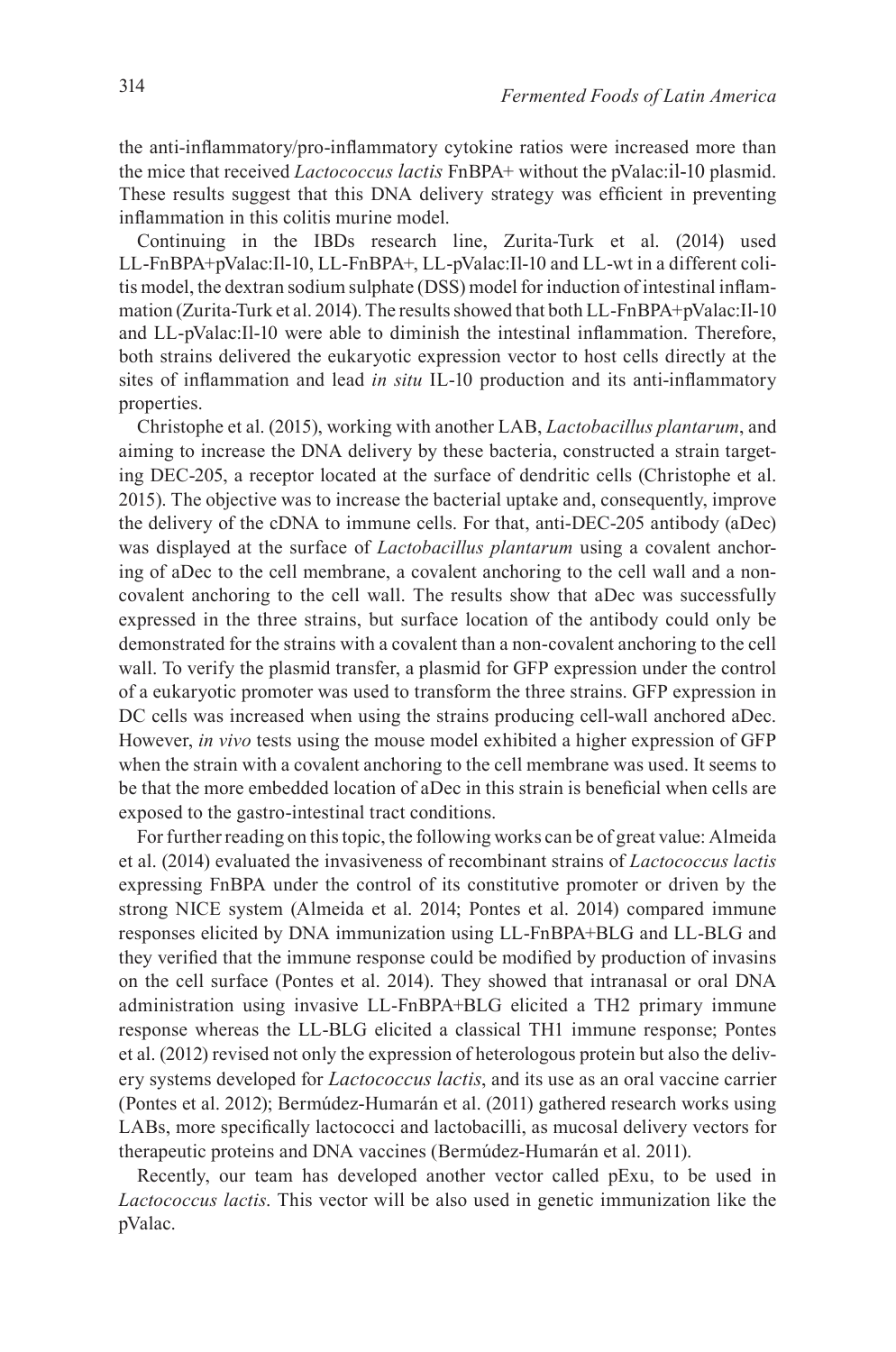#### **DNA vaccines in clinical trial phase and already licensed for use**

Since the early 1990s, when studies of DNA vaccines were started, and till date, more than 18,000 scientific papers have been published on this subject. Among these, almost 500 were published in the first half of 2015's (PUBMED 2015). However, while research has advanced, currently, only four DNA vaccines are licensed and commercially available in the world, all of them for veterinary use.

The first two prophylactic vaccines based on recombinant DNA technology have been approved for use and licensed in 2005. The first one against horses West Nile virus (West Nile- Innovation®) (Davidson et al. 2005; Davis et al. 2001) and the second one against salmonids infectious hematopoietic necrosis virus (IHNV) (Apex-IHN®) (Anderson et al. 1996; Garver et al. 2005).

In 2008, a gene therapy based on the same technology has been licensed for pigs' treatment in Australia. Administration of a single dose of LifeTide® (plasmid containing the GHRH gene–growth hormone releasing hormone), in reproductive age females was able to reduce perinatal morbidity and mortality, thereby increasing productivity (Khan et al. 2010a,b).

The latter permit a DNA vaccine occurred in 2010. Once  $pt^{TM}$  was developed to be used as immunotherapy for melanoma in dogs and its effectiveness is related to antibodies production that prevent the development and aggravation of the disease (Bergman et al. 2003; Liao et al. 2006).

While the number of studies with DNA-based vaccines are high, and currently there are already licensed treatment for veterinary use and any type of vaccine or treatment based on this technology are available for use in humans.

According to clinical trials [\(www.clinicaltrials.gov](http://www.clinicaltrials.gov)), currently there are 33 studies involving DNA vaccines in clinical trial phase worldwide. The vast majority of studies, more than 57%, are related to cancers. The testing HIV vaccines are also significant, accounting for over 27% of all ongoing studies. The other 21% are related to other diseases such as Ebola virus, HPV, hepatitis, etc.

As the licensing process for the commercialization of DNA vaccines in humans is long and meticulous, taking into account not only effectiveness against disease but also their safety and immune efficiency, the fact that there are already licensed DNA vaccines for veterinary use and various ongoing studies with tests at different stages of clinical phase, makes us believe that vaccinology based on recombinant DNA technology is a tool that will soon benefit the population against most diseases whose treatment and cure is difficult or non-existent.

#### **Acknowledgments**

The authors would like to thank CNPq and CAPES for their financial support and fellowships.

#### **References**

Almeida, J.F., D. Mariat, V. Azevedo, A. Miyoshi, A. de Moreno de LeBlanc, S. Del Carmen, R. Martin, P. Langella, J.G. LeBlanc and J.M. Chatel. (2014). Correlation between fibronectin binding protein A expression level at the surface of recombinant *Lactococcus lactis* and plasmid transfer in vitro and in vivo. BMC Microbiol. 14: 248.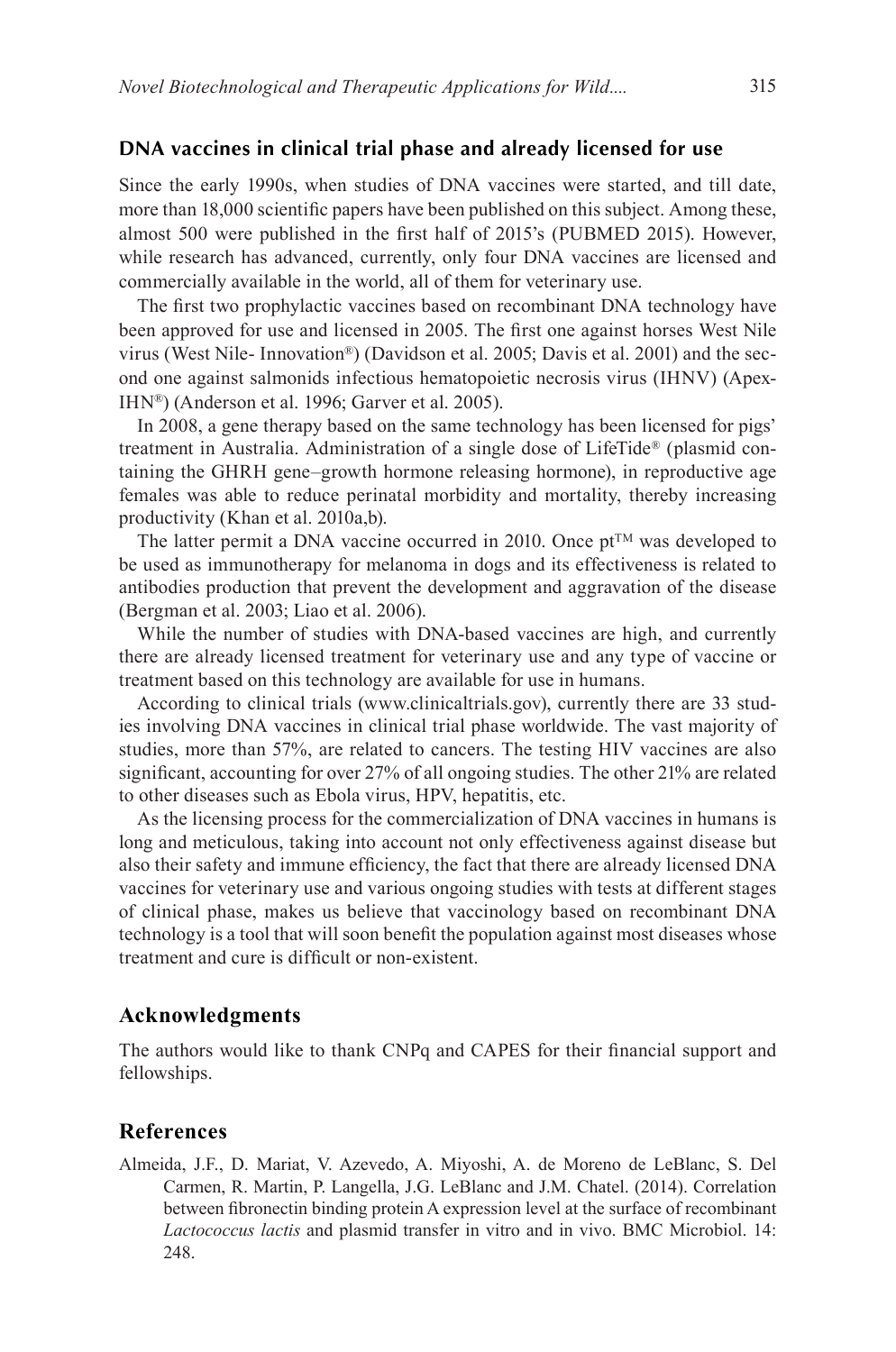- Anderson, R.J., and J. Schneider. (2007). Plasmid DNA and viral vector-based vaccines for the treatment of cancer. Vaccine 25, Supplement 2: B24–B34.
- Anderson, E.D., D.V. Mourich, S.C. Fahrenkrug, S. LaPatra, J. Shepherd and J.A. Leong. (1996). Genetic immunization of rainbow trout (*Oncorhynchus mykiss*) against infectious hematopoietic necrosis virus. Mol. Mar. Biol. Biotechnol. 5: 114–122.
- Araya-Kojima, T., N. Ishibashi, S. Shimamura, K. Tanaka and H. Takahashi. (1995). Identification and molecular analysis of *Lactococcus lactis* rpoD operon. Biosci. Biotechnol. Biochem. 59: 73–77.
- Artis, D. (2008). Epithelial-cell recognition of commensal bacteria and maintenance of immune homeostasis in the gut. Nat. Rev. Immunol. 8: 411–420.
- Arumugam, M., J. Raes, E. Pelletier, D. Le Paslier, T. Yamada, D.R. Mende, G.R. Fernandes, J. Tap, T. Bruls, J.M. Batto, et al. (2011). Enterotypes of the human gut microbiome. Nature 473: 174–180.
- Asensi et al (2013). Oral immunization with *Lactococcus lactis* secreting attenuated recombinant staphylococcal enterotoxin B induces a protective immune response in a murine model. Microbial Cell Factories 12:32.
- Azevedo, M. de, J. Karczewski, F. Lefévre, V. Azevedo, A. Miyoshi, J.M. Wells, P. Langella and J.M. Chatel. (2012). In vitro and in vivo characterization of DNA delivery using recombinant *Lactococcus lactis* expressing a mutated form of *L. monocytogenes*  Internalin A. BMC Microbiol. 12: 299.
- Azevedo, V., G. Levitus, A. Miyoshi, A.L. Cândido, A.M. Goes and S.C. Oliveira. (1999). Main features of DNA-based immunization vectors. Braz. J. Med. Biol. Res. 32: 147–153.
- Barbosa, T., and M. Rescigno. (2010). Host-bacteria interactions in the intestine: homeostasis to chronic inflammation. Wiley Interdiscip. Rev. Syst. Biol. Med. 2: 80–97.
- Becker, P.D., M. Noerder and C.A. Guzmán. (2008). Genetic immunization: bacteria as DNA vaccine delivery vehicles. Hum. Vaccin. 4: 189–202.
- Berg, R.D. (1996). The indigenous gastrointestinal microflora. Trends Microbiol. 4: 430–435.
- Bergman, P.J., J. McKnight, A. Novosad, S. Charney, J. Farrelly, D. Craft, M. Wulderk, Y. Jeffers, M. Sadelain, A.E. Hohenhaus, et al. (2003). Long-term survival of dogs with advanced malignant melanoma after DNA vaccination with xenogeneic human tyrosinase: a phase I trial. Clin. Cancer Res. 9: 1284–1290.
- Bermúdez-Humarán, L.G., P. Langella, J. Commissaire, S. Gilbert, Y. Le Loir, R. L'Haridon and G. Corthier. (2003). Controlled intra- or extracellular production of staphylococcal nuclease and ovine omega interferon in *Lactococcus lactis*. FEMS Microbiol. Lett. 224: 307–313.
- Bermúdez-Humarán, L.G., P. Kharrat, J.M. Chatel and P. Langella. (2011). Lactococci and lactobacilli as mucosal delivery vectors for therapeutic proteins and DNA vaccines. Microb. Cell Factories 10 Suppl 1: S4.
- Bolotin, A., S. Mauger, K. Malarme, S.D. Ehrlich and A. Sorokin. (1999). Lowredundancy sequencing of the entire *Lactococcus lactis* IL1403 genome. Antonie Van Leeuwenhoek 76: 27–76.
- Bolotin, A., P. Wincker, S. Mauger, O. Jaillon, K. Malarme, J. Weissenbach, S.D. Ehrlich and A. Sorokin. (2001). The complete genome sequence of the lactic acid bacterium *Lactococcus lactis* ssp. *lactis* IL1403. Genome Res. 11: 731–753.
- Borchers, A.T., C. Selmi, F.J. Meyers, C.L. Keen and M.E. Gershwin. (2009). Probiotics and immunity. J. Gastroenterol. 44: 26–46.
- Bouma, G., and W. Strober. (2003). The immunological and genetic basis of inflammatory bowel disease. Nat. Rev. Immunol. 3: 521–533.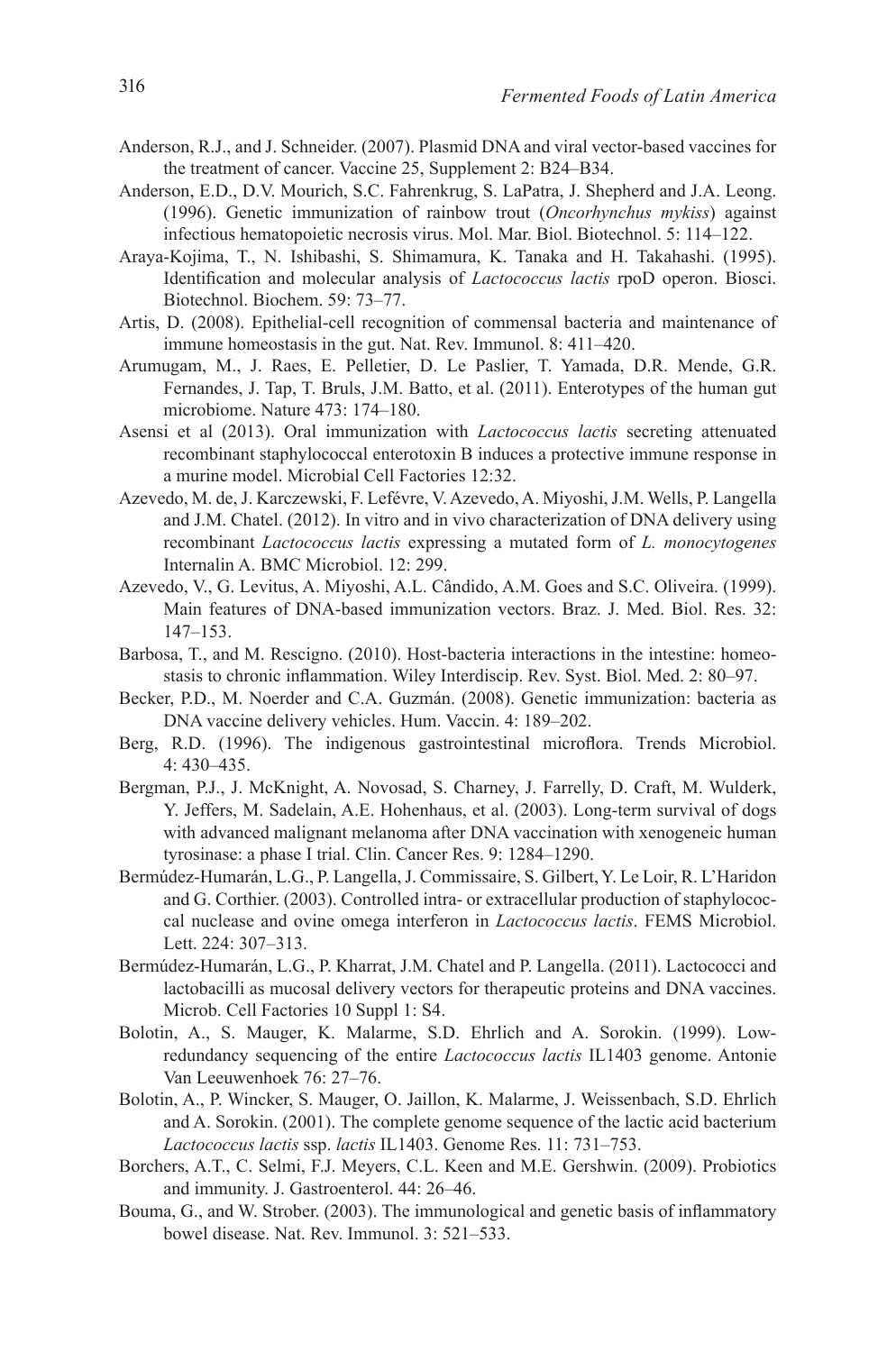- Carr, F.J., D. Chill and N. Maida. (2002). The lactic acid bacteria: a literature survey. Crit. Rev. Microbiol. 28: 281–370.
- Chalaris, A., N. Adam, C. Sina, P. Rosenstiel, J. Lehmann-Koch, P. Schirmacher, D. Hartmann, J. Cichy, O. Gavrilova, S. Schreiber, et al. (2010). Critical role of the disintegrin metalloprotease ADAM17 for intestinal inflammation and regeneration in mice. J. Exp. Med. 207: 1617–1624.
- Chang, T.L.Y., C.H. Chang, D.A. Simpson, Q. Xu, P.K. Martin, L.A. Lagenaur, G.K. Schoolnik, D.D. Ho, S.L. Hillier, M. Holodniy, et al. (2003). Inhibition of HIV infectivity by a natural human isolate of *Lactobacillus jensenii* engineered to express functional two-domain CD4. Proc. Natl. Acad. Sci. U. S. A. 100: 11672–11677.
- Chatel, J.M., L. Pothelune, S. Ah-Leung, G. Corthier, J.M. Wal and P. Langella. (2008). In vivo transfer of plasmid from food-grade transiting lactococci to murine epithelial cells. Gene Ther. 15: 1184–1190.
- Chen, W. (2006). Dendritic cells and (CD4+)CD25+ T regulatory cells: crosstalk between two professionals in immunity versus tolerance. Front. Biosci. J. Virtual Libr. 11: 1360–1370.
- Cheng, W.F., C.F. Hung, C.A. Chen, C.N. Lee, Y.N. Su, C.Y. Chai, D.A.K. Boyd, C.Y. Hsieh and T.C. Wu. (2005). Characterization of DNA vaccines encoding the domains of calreticulin for their ability to elicit tumor-specific immunity and antiangiogenesis. Vaccine 23: 3864–3874.
- Chiaruttini, C., and M. Milet. (1993). Gene organization, primary structure and RNA processing analysis of a ribosomal RNA operon in *Lactococcus lactis*. J. Mol. Biol. 230: 57–76.
- Christophe, M., K. Kuczkowska, P. Langella, V.G.H. Eijsink, G. Mathiesen and J.M. Chatel. (2015). Surface display of an anti-DEC-205 single chain Fv fragment in *Lactobacillus plantarum* increases internalization and plasmid transfer to dendritic cells in vitro and in vivo. Microb. Cell Factories 14: 95.
- Clarke, S.R., G. Andre, E.J. Walsh, Y.F. Dufrêne, T.J. Foster and S.J. Foster. (2009). Ironregulated surface determinant protein A mediates adhesion of *Staphylococcus aureus*  to human corneocyte envelope proteins. Infect. Immun. 77: 2408–2416.
- Coombes, J.L., and F. Powrie. (2008). Dendritic cells in intestinal immune regulation. Nat. Rev. Immunol. 8: 435–446.
- Dann, S.M., M.E. Spehlmann, D.C. Hammond, M. Iimura, K. Hase, L.J. Choi, E. Hanson and L. Eckmann. (2008). IL-6-dependent mucosal protection prevents establishment of a microbial niche for attaching/effacing lesion-forming enteric bacterial pathogens. J. Immunol. Baltim. Md 1950 180: 6816–6826.
- Davidson, A.H., J.L. Traub-Dargatz, R.M. Rodeheaver, E.N. Ostlund, D.D. Pedersen, R.G. Moorhead, J.B. Stricklin, R.D. Dewell, S.D. Roach, R.E. Long, et al. (2005). Immunologic responses to West Nile virus in vaccinated and clinically affected horses. J. Am. Vet. Med. Assoc. 226: 240–245.
- Davis, B.S., G.J. Chang, B. Cropp, J.T. Roehrig, D.A. Martin, C.J. Mitchell, R. Bowen and M.L. Bunning. (2001). West Nile virus recombinant DNA vaccine protects mouse and horse from virus challenge and expresses in vitro a noninfectious recombinant antigen that can be used in enzyme-linked immunosorbent assays. J. Virol. 75: 4040–4047.
- de Azevedo, M.S.P., Rocha, C.S., Electo, N., Pontes, D.S., Molfetta, J.B., Gonçalves, E.D.C., Azevedo, V., Silva, C.L., and Miyoshi, A. (2012). Cytoplasmic and extracellular expression of pharmaceutical-grade mycobacterial 65-kDa heat shock protein in *Lactococcus lactis*. Genet. Mol. Res. 11, 1146–1157.
- de Azevedo, M., M. Meijerink, N. Taverne, V.B. Pereira, J.G. LeBlanc, V. Azevedo, A. Miyoshi, P. Langella, J.M. Wells and J.M. Chatel. (2015). Recombinant invasive Lactococcus lactis can transfer DNA vaccines either directly to dendritic cells or across an epithelial cell monolayer. Vaccine 33: 4807–4812.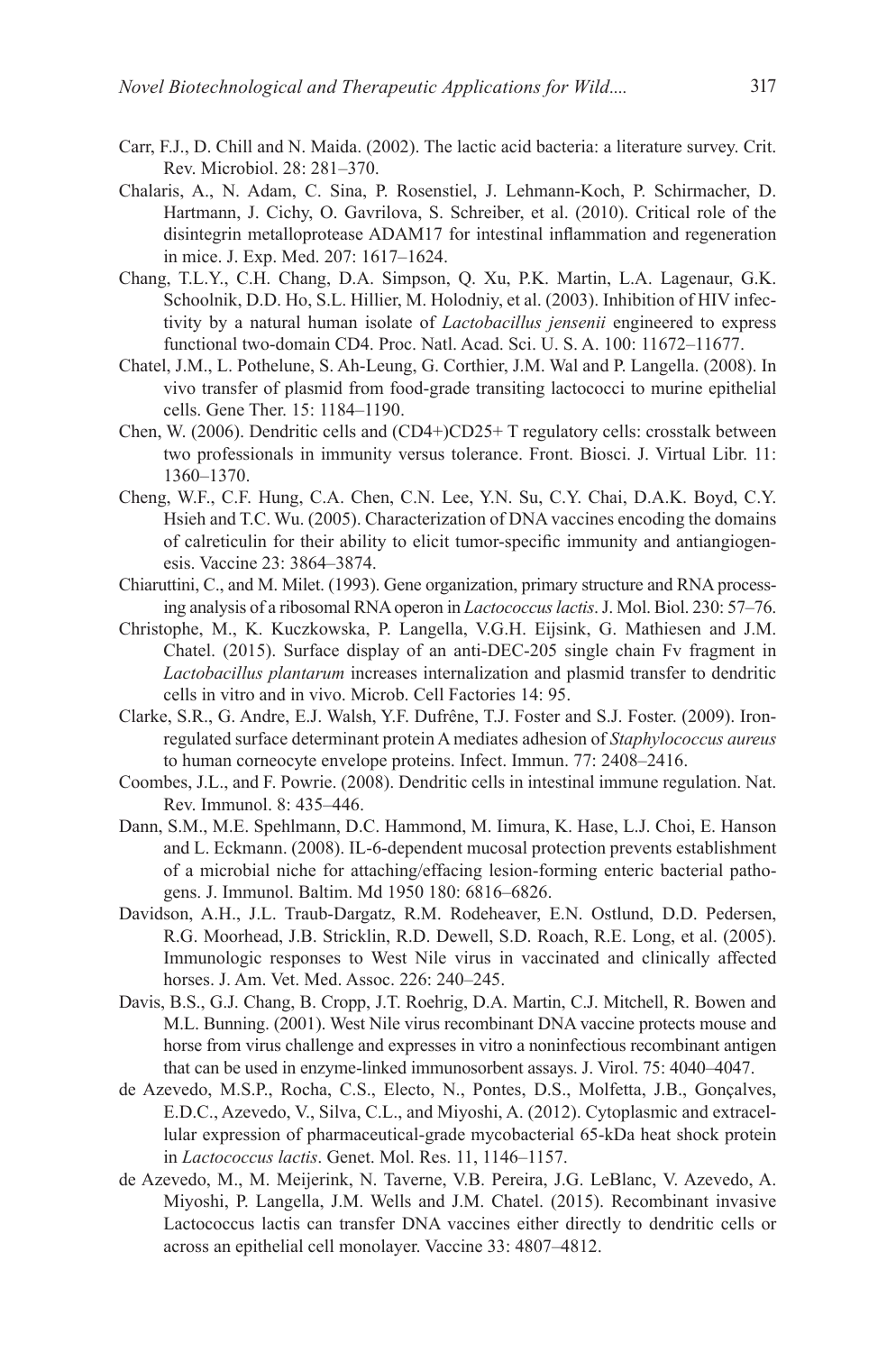- de Vos, W.M. (1999). Gene expression systems for lactic acid bacteria. Curr. Opin. Microbiol. 2: 289–295.
- del Carmen, S., A. de Moreno de LeBlanc, G. Perdigon, V. Bastos Pereira, A. Miyoshi, V. Azevedo and J.G. LeBlanc. (2011). Evaluation of the anti-inflammatory effect of milk fermented by a strain of IL-10-producing *Lactococcus lactis* using a murine model of Crohn's disease. J. Mol. Microbiol. Biotechnol. 21: 138–146.
- del Carmen, S., R. Martín Rosique, T. Saraiva, M. Zurita-Turk, A. Miyoshi, V. Azevedo. A. de Moreno de LeBlanc, P. Langella, L.G. Bermúdez-Humarán and J.G. LeBlanc. (2014). Protective effects of lactococci strains delivering either IL-10 protein or cDNA in a TNBS-induced chronic colitis model. J. Clin. Gastroenterol. 48 Suppl 1: S12–S17.
- Eckburg, P.B., E.M. Bik, C.N. Bernstein, E. Purdom, L. Dethlefsen, M. Sargent, S.R. Gill, K.E. Nelson and D.A. Relman. (2005). Diversity of the human intestinal microbial flora. Science 308: 1635–1638.
- Fitzpatrick, L.R., J. Small, R.A. Hoerr, E.F. Bostwick, L. Maines and W.A. Koltun. (2008). *In vitro* and *in vivo* effects of the probiotic *Escherichia coli* strain M-17: immunomodulation and attenuation of murine colitis. Br. J. Nutr. 100: 530–541.
- Foligne, B., G. Zoumpopoulou, J. Dewulf, A. Ben Younes, F. Chareyre, J.C. Sirard, B. Pot and C. Grangette. (2007). A key role of dendritic cells in probiotic functionality. PloS One 2: e313.
- Garver, K.A., S.E. LaPatra and G. Kurath. (2005). Efficacy of an infectious hematopoietic necrosis (IHN) virus DNA vaccine in Chinook Oncorhynchus tshawytscha and sockeye O. nerka salmon. Dis. Aquat. Organ. 64: 13–22.
- Gherardi, R.K. and F.J. Authier. (2012). Macrophagic myofasciitis: characterization and pathophysiology. Lupus 21: 184–189.
- Di Giacinto, C., M. Marinaro, M. Sanchez, W. Strober and M. Boirivant. (2005). Probiotics ameliorate recurrent Th1-mediated murine colitis by inducing IL-10 and IL-10 dependent TGF-beta-bearing regulatory cells. J. Immunol. Baltim. Md 1950 174: 3237–3246.
- Gill, S.R., M. Pop, R.T. DeBoy, P.B. Eckburg, P.J. Turnbaugh, B.S. Samuel, J.I. Gordon, D.A. Relman, C.M. Fraser-Liggett and K.E. Nelson. (2006). Metagenomic analysis of the human distal gut microbiome. Science 312: 1355–1359.
- Goepfert, P.A., M.L. Elizaga, A. Sato, L. Qin, M. Cardinali, C.M. Hay, J. Hural, S.C. DeRosa, O.D. DeFawe, G.D. Tomaras, et al. (2011). Phase 1 safety and immunogenicity testing of DNA and recombinant modified vaccinia Ankara vaccines expressing HIV-1 virus-like particles. J. Infect. Dis. 203: 610–619.
- Grillot-Courvalin, C., S. Goussard and P. Courvalin. (1999). Bacteria as gene delivery vectors for mammalian cells. Curr. Opin. Biotechnol. 10: 477–481.
- Grivennikov, S., E. Karin, J. Terzic, D. Mucida, G.Y. Yu, S. Vallabhapurapu, J. Scheller, S. Rose-John, H. Cheroutre, L. Eckmann, et al. (2009). IL-6 and Stat3 are required for survival of intestinal epithelial cells and development of colitis-associated cancer. Cancer Cell 15: 103–113.
- Grunwald, T., and S. Ulbert. (2015). Improvement of DNA vaccination by adjuvants and sophisticated delivery devices: vaccine-platforms for the battle against infectious diseases. Clin. Exp. Vaccine Res. 4: 1–10.
- van de Guchte, M., F.J. van der Wal, J. Kok and G. Venema. (1992). Lysozyme expression in *Lactococcus lactis*. Appl. Microbiol. Biotechnol. 37: 216–224.
- Guimarães, V., S. Innocentin, J.-M. Chatel, F. Lefèvre, P. Langella, V. Azevedo and A. Miyoshi. (2009). A new plasmid vector for DNA delivery using lactococci. Genet. Vaccines Ther. 7: 4.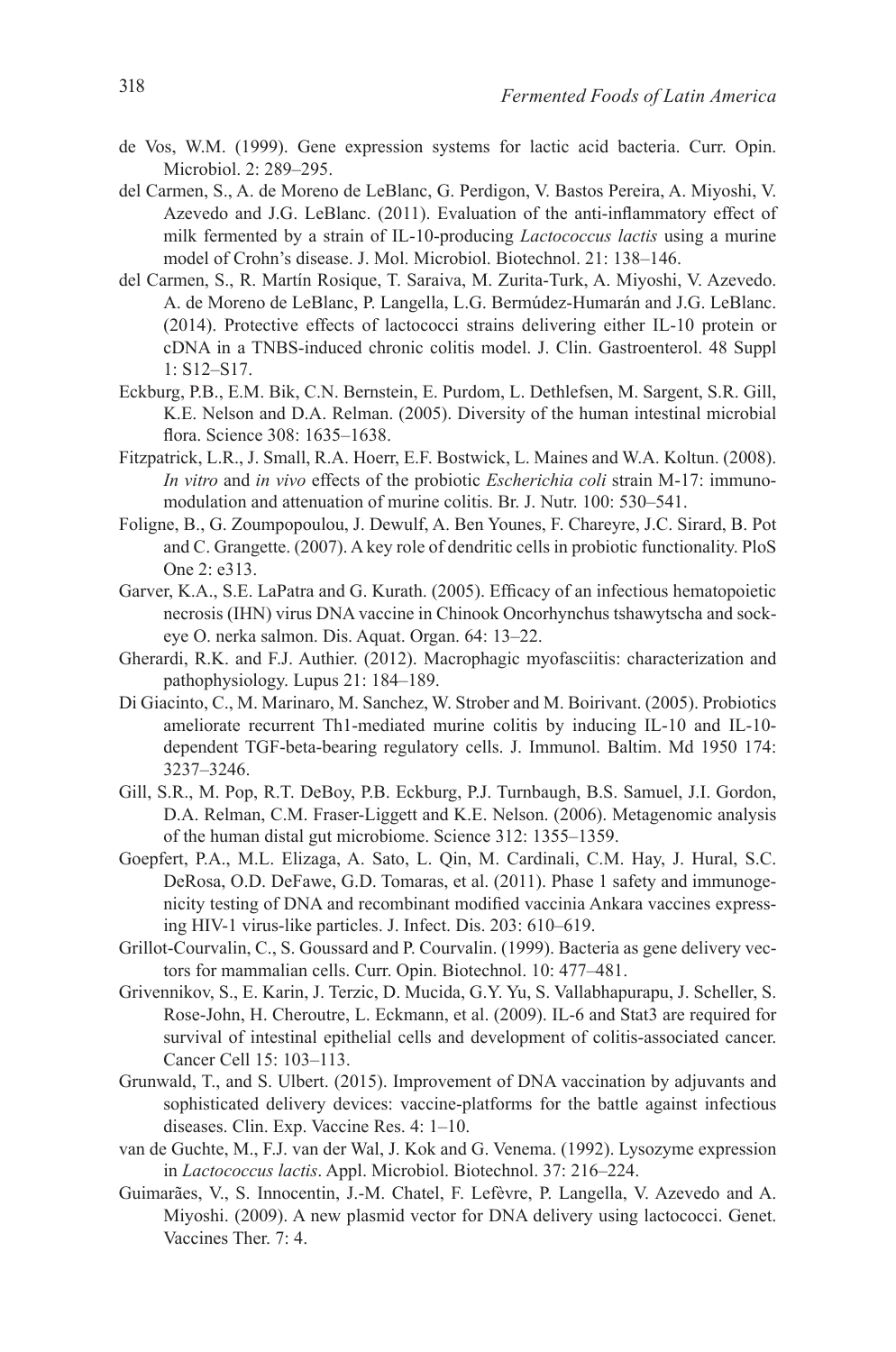- Guimarães, V.D., J.E. Gabriel, F. Lefèvre, D. Cabanes, A. Gruss, P. Cossart, V. Azevedo and P. Langella. (2005). Internalin-expressing *Lactococcus lactis* is able to invade small intestine of guinea pigs and deliver DNA into mammalian epithelial cells. Microbes Infect. 7: 836–844.
- Guimarães, V.D., S. Innocentin, F. Lefèvre, V. Azevedo, J.M. Wal, P. Langella and J.M.Chatel. (2006). Use of native lactococci as vehicles for delivery of DNA into mammalian epithelial cells. Appl. Environ. Microbiol. 72: 7091–7097.
- Hagiwara, H., T. Seki and T. Ariga. (2004). The effect of pre-germinated brown rice intake on blood glucose and PAI-1 levels in streptozotocin-induced diabetic rats. Biosci. Biotechnol. Biochem. 68: 444–447.
- Haller, D., M.P. Russo, R.B. Sartor and C. Jobin. (2002). IKKβ and phosphatidylinositol 3-Kinase/Akt participate in on-pathogenic Gram-negative enteric bacteria-induced RelA phosphorylation and NF-κB activation in both primary and intestinal epithelial cell lines. J. Biol. Chem. 277: 38168–38178.
- Hanniffy, S.B., A.T. Carter, E. Hitchin and J.M. Wells. (2007). Mucosal delivery of a pneumococcal vaccine using *Lactococcus lactis* affords protection against respiratory infection. J. Infect. Dis. 195: 185–193.
- Harro, C.D., R.F. Betts, J.S. Hartzel, M.T. Onorato, J. Lipka, S.S. Smugar and N.A. Kartsonis. (2012). The immunogenicity and safety of different formulations of a novel *Staphylococcus aureus* vaccine (V710): results of two Phase I studies. Vaccine 30: 1729–1736.
- Hoebe, K., E. Janssen and B. Beutler. (2004). The interface between innate and adaptive immunity. Nat. Immunol. 5: 971–974.
- Information, N.C. for B., U.S.N.L. Pike, of M. 8600 R., B. MD and Usa, 20894 Home PubMed - NCBI.
- Innocentin, S., V. Guimarães, A. Miyoshi, V. Azevedo, P. Langella, J.M. Chatel and F. Lefèvre. (2009). *Lactococcus lactis* expressing either *Staphylococcus aureus* fibronectin-binding protein A or *Listeria monocytogenes* internalin A can efficiently internalize and deliver DNA in human epithelial cells. Appl. Environ. Microbiol. 75: 4870–4878.
- Inoue, K., T. Shirai, H. Ochiai, M. Kasao, K. Hayakawa, M. Kimura and H. Sansawa. (2003). Blood-pressure-lowering effect of a novel fermented milk containing gamma-aminobutyric acid (GABA) in mild hypertensives. Eur. J. Clin. Nutr. 57: 490–495.
- Jakobs, C., J. Jaeken and K.M. Gibson. (1993). Inherited disorders of GABA metabolism. J. Inherit. Metab. Dis. 16: 704–715.
- Jamet, E. (2001) Etude de l'expression et de la régulation des gènes impliqués dans le métabolisme carboné chez *Lactococcus lactis*. Ph.D. Thesis. Institut National Agronomique Paris-Grignon, Paris.
- Jaoko, W., F.N. Nakwagala, O. Anzala, G.O. Manyonyi, J. Birungi, A. Nanvubya, F. Bashir, K. Bhatt, H. Ogutu, S. Wakasiaka, et al. (2008). Safety and immunogenicity of recombinant low-dosage HIV-1 A vaccine candidates vectored by plasmid pTHr DNA or modified vaccinia virus Ankara (MVA) in humans in East Africa. Vaccine 26: 2788–2795.
- Jing, H., Yong, L., L. Haiyan, M. Yanjun, X. Yun, Z. Yu, L. Taiming, C. Rongyue, J. Liang. W. Jie, et al. (2011). Oral administration of *Lactococcus lactis* delivered heat shock protein 65 attenuates atherosclerosis in low-density lipoprotein receptor-deficient mice. Vaccine 29: 4102–4109.
- Jurjus, A.R., N.N. Khoury and J.M. Reimund. (2004). Animal models of inflammatory bowel disease. J. Pharmacol. Toxicol. Methods 50: 81–92.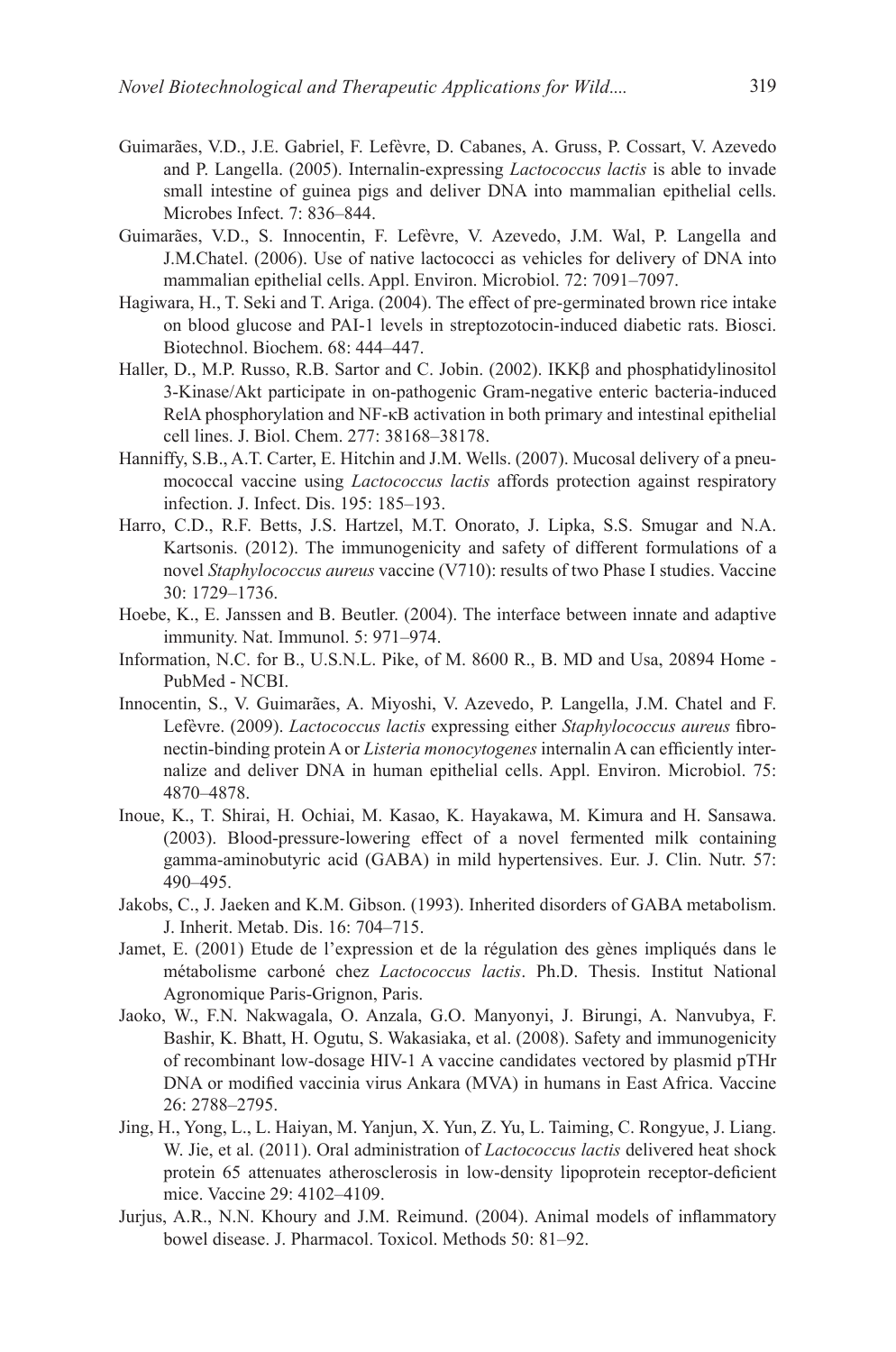- Kalams, S.A., S. Parker, X. Jin, M. Elizaga, B. Metch, M. Wang, J. Hural, M. Lubeck, J. Eldridge, M. Cardinali, et al. (2012). Safety and immunogenicity of an HIV-1 gag DNA vaccine with or without IL-12 and/or IL-15 plasmid cytokine adjuvant in healthy, HIV-1 uninfected adults. PloS One 7: e29231.
- Khan, A.S., A.M. Bodles-Brakhop, M.L. Fiorotto and R. Draghia-Akli. (2010a). Effects of maternal plasmid GHRH treatment on offspring growth. Vaccine 28: 1905–1910.
- Khan, A.S., R. Draghia-Akli, R.J. Shypailo, K.I. Ellis, H. Mersmann and M.L. Fiorotto. (2010b). A comparison of the growth responses following intramuscular GHRH plasmid administration versus daily growth hormone injections in young pigs. Mol. Ther. J. Am. Soc. Gene Ther. 18: 327–333.
- Kim, D., C.F. Hung, T.C. Wu and Y.M. Park. (2010). DNA vaccine with α-galactosylceramide at prime phase enhances anti-tumor immunity after boosting with antigen-expressing dendritic cells. Vaccine 28: 7297–7305.
- Kim, H.G., N.R. Kim, M.G. Gim, J.M. Lee, S.Y. Lee, M.Y. Ko, J.Y. Kim, S.H. Han and D.K. Chung. (2008). Lipoteichoic acid isolated from *Lactobacillus plantarum* inhibits lipopolysaccharide-induced TNF-alpha production in THP-1 cells and endotoxin shock in mice. J. Immunol. 180: 2553–2561.
- Kleerebezem, M., I.C. Boels, M.N. Groot, I. Mierau, W. Sybesma and J. Hugenholtz. (2002). Metabolic engineering of *Lactococcus lactis*: the impact of genomics and metabolic modelling. J. Biotechnol. 98: 199–213.
- Kowalczyk, D.W., and H.C.J. Ertl. (1999). Immune responses to DNA vaccines. Cell. Mol. Life Sci. 55: 751–770.
- Kuby, J., T.J. Kindt, R.A. Goldsby and B.A. Osborne. (2007). Immunology Freeman, New York, New York.
- Kuipers, O.P., M.M. Beerthuyzen, R.J. Siezen and W.M. De Vos. (1993). Characterization of the nisin gene cluster nisABTCIPR of *Lactococcus lactis*. Requirement of expression of the *nisA* and *nisI* genes for development of immunity. Eur. J. Biochem. FEBS 216: 281–291.
- Kutzler, M.A. and D.B. Weiner. (2008). DNA vaccines: ready for prime time? Nat. Rev. Genet. 9: 776–788.
- Langella, P. and Y. Le Loir. (1999). Heterologous protein secretion in *Lactococcus lactis*: a novel antigen delivery system. Braz. J. Med. Biol. Res. 32: 191–198.
- Le, T.P., K.M. Coonan, R.C. Hedstrom, Y. Charoenvit, M. Sedegah, J.E. Epstein, S. Kumar, R. Wang, D.L. Doolan, J.D. Maguire, et al. (2000). Safety, tolerability and humoral immune responses after intramuscular administration of a malaria DNA vaccine to healthy adult volunteers. Vaccine 18: 1893–1901.
- LeBlanc, J.G., C. Aubry, N.G. Cortes-Perez, A. de Moreno de LeBlanc, N. Vergnolle, P. Langella, V. Azevedo, J.M. Chatel, A. Miyoshi and L.G. Bermúdez-Humarán. (2013). Mucosal targeting of therapeutic molecules using genetically modified lactic acid bacteria: an update. FEMS Microbiol. Lett. 344: 1–9.
- Ledgerwood, J.E., C.J. Wei, Z. Hu, I.J. Gordon, M.E. Enama, C.S. Hendel, P.M. McTamney, M.B. Pearce, H.M. Yassine, J.C. Boyington, et al. (2011). DNA priming and influenza vaccine immunogenicity: two phase 1 open label randomised clinical trials. Lancet Infect. Dis. 11: 916–924.
- Lee, S. Il, X. Zuo and I. Shureiqi. (2011). 15-Lipoxygenase-1 as a tumor suppressor gene in colon cancer: is the verdict in? Cancer Metastasis Rev. 30: 481–491.
- Leifert, J.A., and J.L. Whitton. (2000). Immune responses to DNA vaccines: Induction of CD8 T Cells. DNA Vaccines 82–104.
- Ley, R.E., D.A. Peterson and J.I. Gordon. (2006). Ecological and evolutionary forces shaping microbial diversity in the human intestine. Cell 124: 837–848.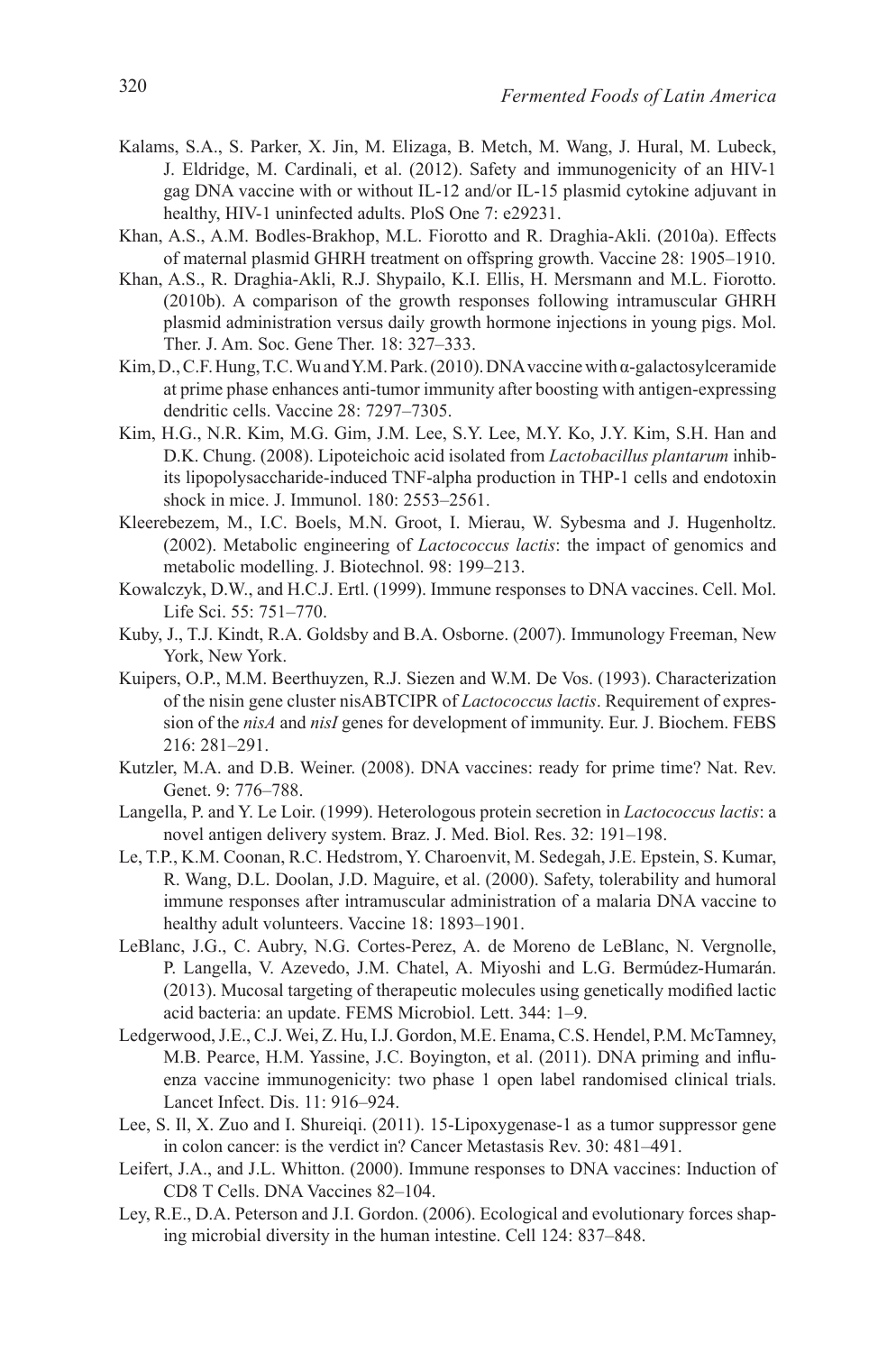- Li, L., Saade, F. and N. Petrovsky. (2012). The future of human DNA vaccines. J. Biotechnol. 162: 171–182.
- Liao, J.C.F., P. Gregor, J.D. Wolchok, F. Orlandi, D. Craft, C. Leung, A.N. Houghton and P.J. Bergman. (2006). Vaccination with human tyrosinase DNA induces antibody responses in dogs with advanced melanoma. Cancer Immun. 6: 8.
- Lindquist, S. and E.A. Craig. (1988). The heat-shock proteins. Annu. Rev. Genet. 22: 631–677.
- Liu, M.A. (2011). DNA vaccines: an historical perspective and view to the future: The past and future of DNA vaccines. Immunol. Rev. 239: 62–84.
- Liu, M.A. and J.B. Ulmer. (2005). Human clinical trials of plasmid DNA vaccines. Adv. Genet. 55: 25–40.
- Ljungh, A. and T. Wadström. (2006). Lactic acid bacteria as probiotics. Curr. Issues Intest. Microbiol. 7: 73–89.
- Le Loir, Y., Gruss, A., S.D. Ehrlich and P. Langella. (1994). Direct screening of recombinants in Gram-positive bacteria using the secreted staphylococcal nuclease as a reporter. J. Bacteriol. 176: 5135–5139.
- Le Loir, Y., S. Nouaille, J., Commissaire, L. Brétigny, A. Gruss and P. Langella. (2001). Signal peptide and propeptide optimization for heterologous protein secretion in *Lactococcus lactis*. Appl. Environ. Microbiol. 67: 4119–4127.
- Ma, Y., J. Liu, J. Hou, Y. Dong, Y. Lu, L. Jin, R. Cao, T. Li and J. Wu. (2014). Oral administration of recombinant *Lactococcus lactis* expressing HSP65 and tandemly repeated P277 reduces the incidence of type I diabetes in non-obese diabetic mice. PloS One 9: e105701.
- Macauley-Patrick, S., M.L. Fazenda, B. McNeil and L.M. Harvey. (2005). Heterologous protein production using the *Pichia pastoris* expression system. Yeast Chichester Engl. 22: 249–270.
- Malin, M., H. Suomalainen, M. Saxelin and E. Isolauri. (1996). Promotion of IgA immune response in patients with Crohn's disease by oral bacteriotherapy with *Lactobacillus*  GG. Ann. Nutr. Metab. 40: 137–145.
- Marinho, F. A., L.G. Pacífico, A. Miyoshi, V. Azevedo, Y. Le Loir, V.D. Guimarães, P. Langella, G.D. Cassali, C.T. Fonseca and S.C. Oliveira. (2010). An intranasal administration of *Lactococcus lactis* strains expressing recombinant interleukin-10 modulates acute allergic airway inflammation in a murine model. Clin. Exp. Allergy 40: 1541–1551.
- Marteau, P., and F. Shanahan. (2003). Basic aspects and pharmacology of probiotics: an overview of pharmacokinetics, mechanisms of action and side-effects. Best Pract. Res. Clin. Gastroenterol. 17: 725–740.
- Mazmanian, S.K., J.L. Round and D.L. Kasper. (2008). A microbial symbiosis factor prevents intestinal inflammatory disease. Nature 453: 620–625.
- Mazzoli, R., E. Pessione, M. Dufour, V. Laroute, M.G. Giuffrida, C. Giunta, M. Cocaign-Bousquet and P. Loubière. (2010). Glutamate-induced metabolic changes in *Lactococcus lactis* NCDO 2118 during GABA production: combined transcriptomic and proteomic analysis. Amino Acids 39: 727–737.
- Mercenier, A., H. Müller-Alouf and C. Grangette. (2000). Lactic acid bacteria as live vaccines. Curr. Issues Mol. Biol. 2: 17–25.
- Metchnikoff, E. (1907). The prolongation of life; optimistic studies. P.C. Mitchell (ed.), G.P. Putnam's Sons, New York & London.
- Mierau, I. and M. Kleerebezem (2005). 10 years of the nisin-controlled gene expression system (NICE) in *Lactococcus lactis*. Appl. Microbiol. Biotechnol. 68: 705–717.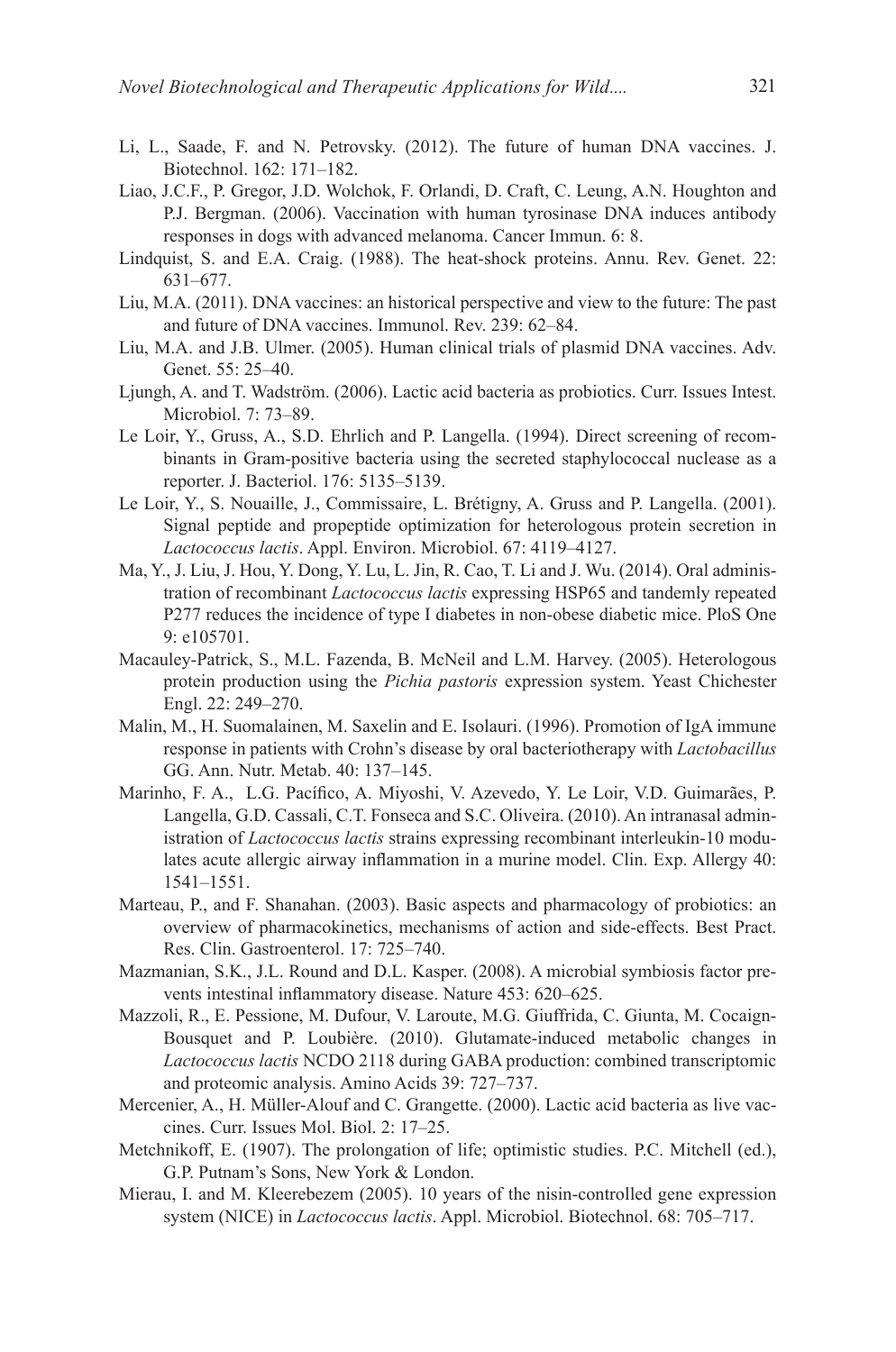- Miyoshi, A., E. Jamet, J. Commissaire, P. Renault, P. Langella and V. Azevedo. (2004). A xylose-inducible expression system for *Lactococcus lactis*. FEMS Microbiol. Lett. 239: 205–212.
- de Moreno de LeBlanc, A., S. del Carmen, M. Zurita-Turk, C. Santos Rocha, M. van de Guchte, V. Azevedo, A. Miyoshi and J.G. LeBlanc. (2011). Importance of IL-10 modulation by probiotic microorganisms in gastrointestinal inflammatory diseases. ISRN Gastroenterol. 2011.
- Nauta, A., D. van Sinderen, H. Karsens, E. Smit, G. Venema and J. Kok. (1996). Inducible gene expression mediated by a repressor-operator system isolated from *Lactococcus lactis* bacteriophage r1t. Mol. Microbiol. 19: 1331–1341.
- Neurath, M.F., S. Pettersson, K.H. Meyer zum Büschenfelde and W. Strober. (1996). Local administration of antisense phosphorothioate oligonucleotides to the p65 subunit of NF-kappa B abrogates established experimental colitis in mice. Nat. Med. 2: 998–1004.
- Nichols, W.W., B.J. Ledwith, S.V. Manam and P.J. Troilo. (1995). Potential DNA vaccine integration into host cell genome. Ann. N. Y. Acad. Sci. 772: 30–39.
- Nishitani, Y., T. Tanoue, K. Yamada, T. Ishida, M. Yoshida, T. Azuma and M. Mizuno. (2009). *Lactococcus lactis* subsp. cremoris FC alleviates symptoms of colitis induced by dextran sulfate sodium in mice. Int. Immunopharmacol. 9: 1444–1451.
- Oliveira, L.C., T.D.L. Saraiva, S.C. Soares, R.T.J. Ramos, P.H.C.G. Sá, A.R. Carneiro, F. Miranda, M. Freire, W. Renan, A.F.O. Júnior, et al. (2014). Genome sequence of *Lactococcus lactis* subsp. lactis NCDO 2118, a GABA-Producing strain. Genome Announc. 2.
- O'Sullivan, D.J. (2001). Screening of intestinal microflora for effective probiotic bacteria. J. Agric. Food Chem. 49: 1751–1760.
- Pereira, V.B., M. Zurita-Turk, T.D.L. Saraiva, C.P. De Castro, B.M. Souza, P. Mancha Agresti, F.A. Lima, V.N. Pfeiffer, M.S.P. Azevedo, C.S. Rocha, et al. (2014). DNA vaccines approach: from concepts to applications. World J. Vaccines 04: 50–71.
- Petrof, E.O., K. Kojima, M.J. Ropeleski, M.W. Musch, Y. Tao, C. De Simone and E.B. Chang. (2004). Probiotics inhibit nuclear factor-kappaB and induce heat shock proteins in colonic epithelial cells through proteasome inhibition. Gastroenterology 127: 1474–1487.
- Piard, J.C., I. Hautefort, V.A. Fischetti, S.D. Ehrlich, M. Fons and A. Gruss. (1997). Cell wall anchoring of the *Streptococcus pyogenes* M6 protein in various lactic acid bacteria. J. Bacteriol. 179: 3068–3072.
- Pinto, M. (1983). Enterocyte-like differentiation and polarization of the human colon carcinoma cell line Caco-2 in culture. Biol Cell 47: 323–330.
- Podolsky, D.K. (1999). Mucosal immunity and inflammation. V. Innate mechanisms of mucosal defense and repair: the best offense is a good defense. Am. J. Physiol. 277: G495–G499.
- Pontes, D., S. Innocentin, S. Del Carmen, J.F. Almeida, J.G. Leblanc, A. de Moreno de Leblanc, S. Blugeon, C. Cherbuy, F. Lefèvre, V. Azevedo, et al. (2012). Production of fibronectin binding protein A at the surface of *Lactococcus lactis* increases plasmid transfer *in vitro* and *in vivo*. PloS One *7*, e44892.
- Pontes, D., M. Azevedo, S. Innocentin, S. Blugeon, F. Lefévre, V. Azevedo, A. Miyoshi, P. Courtin, M.P. Chapot-Chartier, P. Langella, et al. (2014). Immune response elicited by DNA vaccination using *Lactococcus lactis* is modified by the production of surface exposed pathogenic protein. PloS One *9*, e84509.
- Prantera, C., M.L. Scribano, G. Falasco, A. Andreoli and C. Luzi. (2002). Ineffectiveness of probiotics in preventing recurrence after curative resection for Crohn's disease: a randomised controlled trial with *Lactobacillus* GG. Gut 51: 405–409.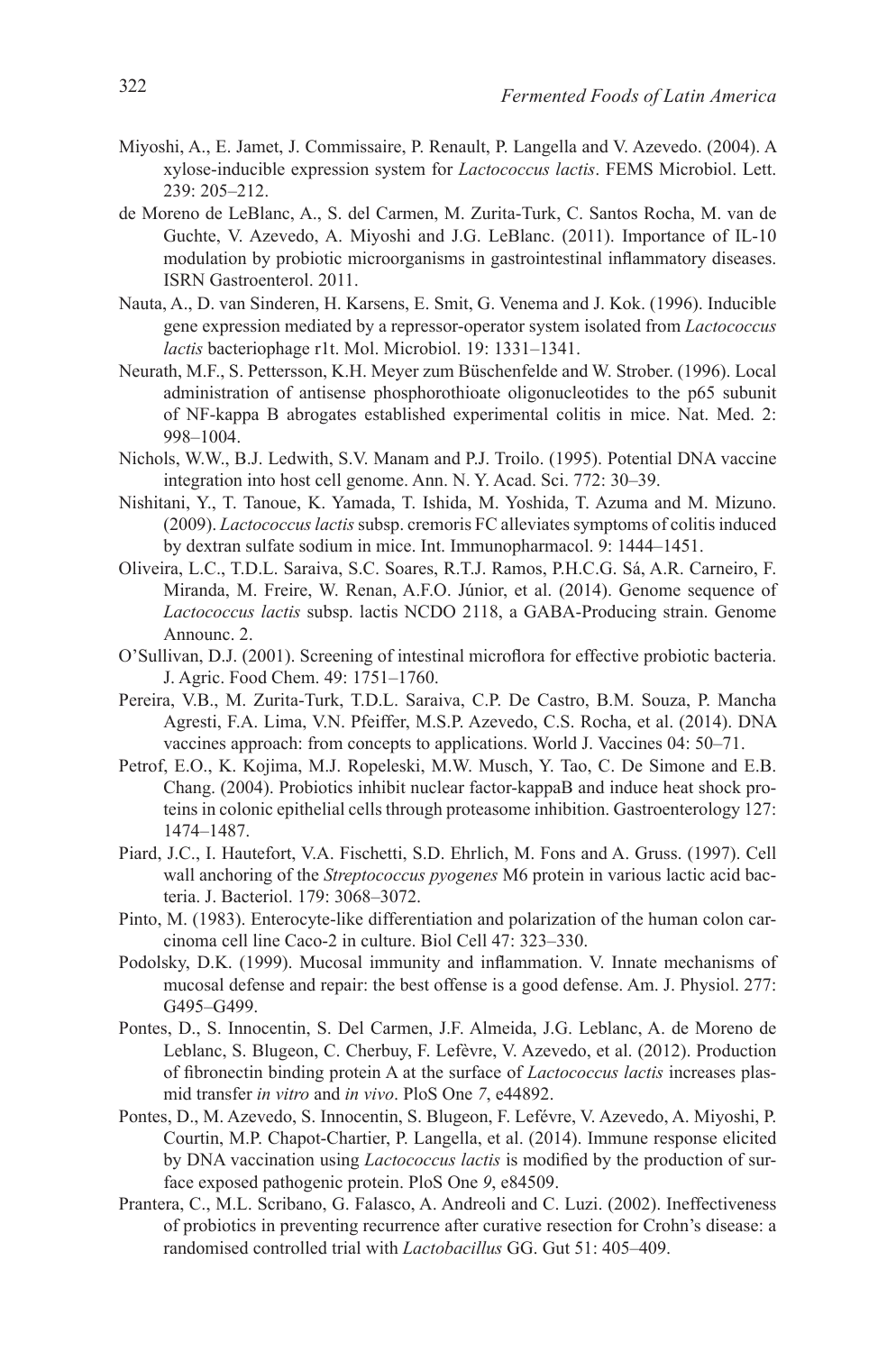- Pronio, A., C. Montesani, C. Butteroni, S. Vecchione, G. Mumolo, A. Vestri, D. Vitolo and M. Boirivant. (2008). Probiotic administration in patients with ileal pouch-anal anastomosis for ulcerative colitis is associated with expansion of mucosal regulatory cells. Inflamm. Bowel Dis. 14: 662–668.
- Qin, J., R. Li, J. Raes, M. Arumugam, K.S. Burgdorf, C. Manichanh, T. Nielsen, N. Pons, F. Levenez, T. Yamada, et al. (2010). A human gut microbial gene catalogue established by metagenomic sequencing. Nature 464: 59–65.
- Que, Y.A., P. François, J.A. Haefliger, J.M. Entenza, P. Vaudaux, and P. Moreillon. (2001). Reassessing the role of *Staphylococcus aureus* clumping factor and fibronectinbinding protein by expression in *Lactococcus lactis*. Infect. Immun. 69: 6296–6302.
- Ramakrishnan, A., K.N. Althoff, J.A. Lopez, C.L. Coles and J.H. Bream. (2012). Differential serum cytokine responses to inactivated and live attenuated seasonal influenza vaccines. Cytokine 60: 661–666.
- Rescigno, M., M. Urbano, B. Valzasina, M. Francolini, G. Rotta, R. Bonasio, F. Granucci, J.P. Kraehenbuhl and P. Ricciardi-Castagnoli. (2001). Dendritic cells express tight junction proteins and penetrate gut epithelial monolayers to sample bacteria. Nat. Immunol. 2: 361–367.
- Reuter, G. (2001). The *Lactobacillus* and *Bifidobacterium* microflora of the human intestine: composition and succession. Curr. Issues Intest. Microbiol. 2: 43–53.
- Rezende, R.M., R.P. Oliveira, S.R. Medeiros, A.C. Gomes-Santos, A.C. Alves, F.G. Loli, M.A.F. Guimarães, S.S. Amaral, A.P. da Cunha, H.L. Weiner, et al. (2013). Hsp65 producing *Lactococcus lactis* prevents experimental autoimmune encephalomyelitis in mice by inducing CD4+LAP+ regulatory T cells. J. Autoimmun. 40: 45–57.
- Robinson, K., L.M. Chamberlain, K.M. Schofield, J.M. Wells and R.W. Le Page. (1997). Oral vaccination of mice against tetanus with recombinant *Lactococcus lactis*. Nat. Biotechnol. 15: 653–657.
- Saha, R., S. Killian and R.S. Donofrio. (2011). DNA vaccines: a mini review. Recent Pat. DNA Gene Seq. 5: 92–96.
- Salminen, S., A. von Wright, L. Morelli, P. Marteau, D. Brassart, W.M. de Vos, R. Fondén, M. Saxelin, K. Collins, G. Mogensen, et al. (1998). Demonstration of safety of probiotics -- a review. Int. J. Food Microbiol. 44: 93–106.
- Santos Rocha, C., O. Lakhdari, H.M. Blottière, S. Blugeon, H. Sokol, L.G. Bermúdez-Humarán, V. Azevedo, A. Miyoshi, J. Doré, P. Langella, et al. (2012). Antiinflammatory properties of dairy lactobacilli. Inflamm. Bowel Dis. 18: 657–666.
- Santos Rocha, C., A.C. Gomes-Santos, T. Garcias Moreira, M. de Azevedo, T. Diniz Luerce, M. Mariadassou, A.P. Longaray Delamare, P. Langella, E. Maguin, V. Azevedo, et al. (2014). Local and systemic immune mechanisms underlying the anti-colitis effects of the dairy bacterium *Lactobacillus delbrueckii*. PloS One 9: e85923.
- Saraiva, T.D.L., K. Morais, V.B. Pereira, M. de Azevedo, C.S. Rocha, C.C. Prosperi, A.C. Gomes-Santos, L. Bermudez-Humaran, A.M.C. Faria, H.M. Blottiere, et al. (2015). Milk fermented with a 15-lipoxygenase-1-producing *Lactococcus lactis* alleviates symptoms of colitis in a murine model. Curr. Pharm. Biotechnol. 16: 424–429.
- Sartor, R.B. (2006). Mechanisms of Disease: pathogenesis of Crohn's disease and ulcerative colitis. Nat. Clin. Pract. gastroenterol. Hepatol. 3, 390–407.
- Scheller, J., A. Chalaris, D. Schmidt-Arras and S. Rose-John. (2011). The pro- and antiinflammatory properties of the cytokine interleukin-6. Biochim. Biophys. Acta 1813: 878–888.
- Schoen, C., J. Stritzker, W. Goebel and S. Pilgrim. (2004). Bacteria as DNA vaccine carriers for genetic immunization. Int. J. Med. Microbiol. 294: 319–335.
- Seow, Y. and M.J. Wood. (2009). Biological gene delivery vehicles: beyond viral vectors. Mol. Ther. 17: 767–777.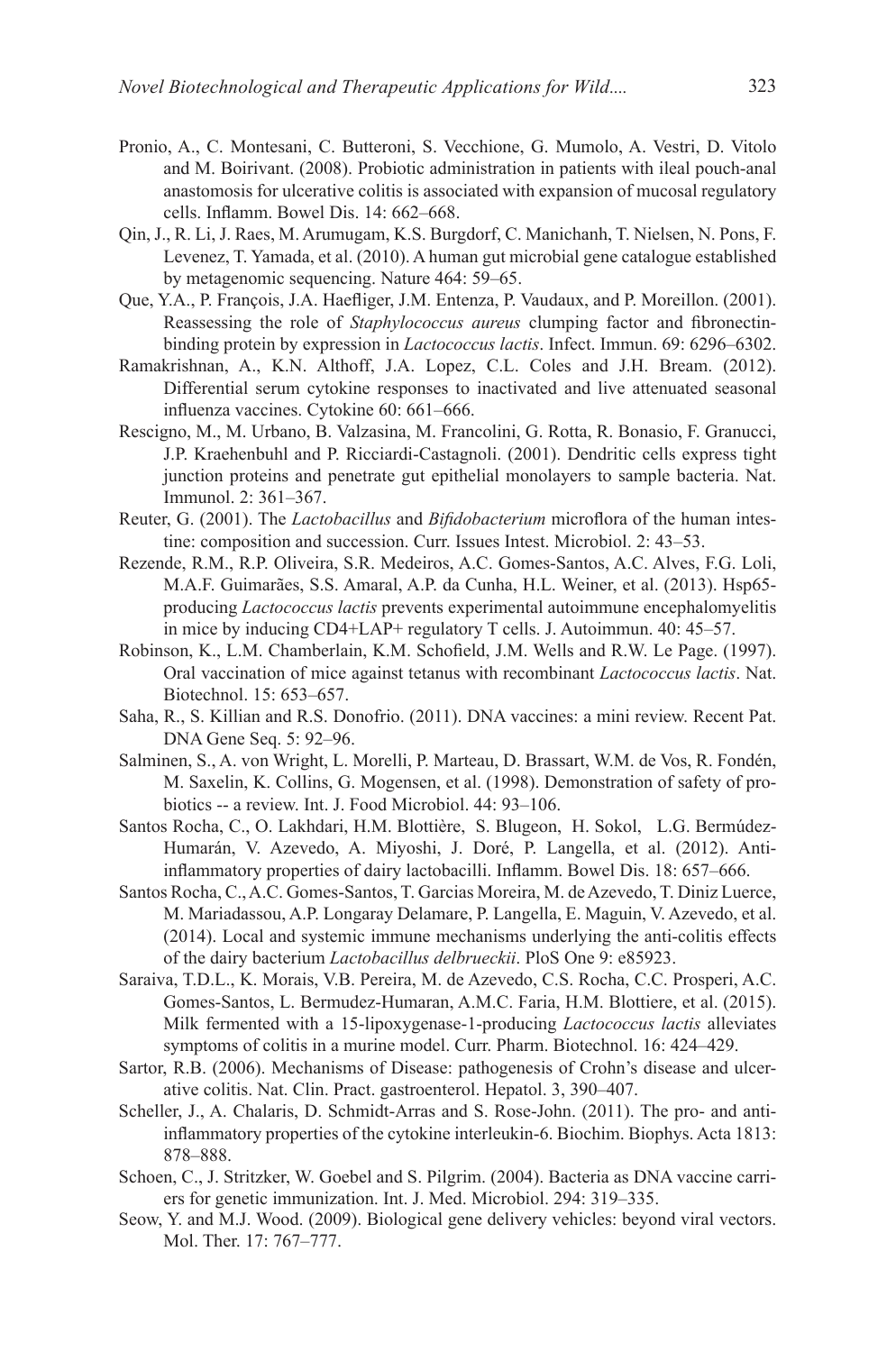- Serhan, C.N. (2005). Lipoxins and aspirin-triggered 15-epi-lipoxins are the first lipid mediators of endogenous anti-inflammation and resolution. Prostaglandins Leukot. Essent. Fatty Acids 73: 141–162.
- Shortle, D. (1983). A genetic system for analysis of staphylococcal nuclease. Gene 22: 181–189.
- Srivastava, I.K. and M.A. Liu. (2003). Gene vaccines. Ann. Intern. Med. 138: 550–559.
- Steinhagen, F., T. Kinjo, C. Bode and D.M. Klinman. (2011). TLR-based immune adjuvants. Vaccine 29: 3341–3355.
- Strober, W., I. Fuss and P. Mannon. (2007). The fundamental basis of inflammatory bowel disease. J. Clin. Invest. 117: 514–521.
- Tavel, J.A., J.E. Martin, G.G. Kelly, M.E. Enama, J.M. Shen, P.L. Gomez, C.A. Andrews, R.A. Koup, R.T. Bailer, J.A. Stein, et al. (2007). Safety and immunogenicity of a Gag-Pol candidate HIV-1 DNA vaccine administered by a needle-free device in HIV-1-seronegative subjects. J. Acquir. Immune Defic. Syndr. 1999 44: 601–605.
- The Norwegian Biotechnology Advisory Board (2003). Regulation of DNA vaccines and gene therapy on animals.
- Tian, J., J. Yong, H. Dang and D.L. Kaufman. (2011). Oral GABA treatment downregulates inflammatory responses in a mouse model of rheumatoid arthritis. Autoimmunity 44: 465–470.
- Travis, S.P.L., P.D.R. Higgins, T. Orchard, C.J. Van Der Woude, R. Panaccione, A. Bitton, C. O'Morain, J. Panés, A. Sturm, W. Reinisch, et al. (2011). Review article: defining remission in ulcerative colitis. Aliment. Pharmacol. Ther. 34: 113–124.
- Tudor, D., C. Dubuquoy, V. Gaboriau, F. Lefèvre, B. Charley and S. Riffault. (2005). TLR9 pathway is involved in adjuvant effects of plasmid DNA-based vaccines. Vaccine 23: 1258–1264.
- Ulmer, J.B., J.J. Donnelly, S.E. Parker, G.H. Rhodes, P.L. Felgner, V.J. Dwarki, S.H. Gromkowski, R.R. Deck, C.M. DeWitt and A. Friedman. (1993). Heterologous protection against influenza by injection of DNA encoding a viral protein. Science 259: 1745–1749.
- Van Rooijen, R.J., M.J. Gasson and W.M. de Vos. (1992). Characterization of the *Lactococcus lactis* lactose operon promoter: contribution of flanking sequences and LacR repressor to promoter activity. J. Bacteriol. 174: 2273–2280.
- Van Asseldonk, M., G. Rutten, M. Oteman, R.J. Siezen, W.M. de Vos and G. Simons. (1990). Cloning of *usp45*, a gene encoding a secreted protein from *Lactococcus lactis* subsp. *lactis* MG1363. Gene 95: 155–160.
- Ventura, M., S. O'Flaherty, M.J. Claesson, F. Turroni, T.R. Klaenhammer, D. van Sinderen and P.W. O'Toole. (2009). Genome-scale analyses of health-promoting bacteria: probiogenomics. Nat. Rev. Microbiol. 7: 61–71.
- WHO. (2002). Guidelines for the Evaluation of Probiotics in Food: Joint FAO/WHO Working Group meeting, London Ontario, Canada, 30 April-1 May
- Walter, J. (2008). Ecological role of lactobacilli in the gastrointestinal tract: Implications for Fundamental and Biomedical Research. Appl. Environ. Microbiol. 74: 4985–4996.
- Wang, M., S. Ahrné, B. Jeppsson and G. Molin. (2005). Comparison of bacterial diversity along the human intestinal tract by direct cloning and sequencing of 16S rRNA genes. FEMS Microbiol. Ecol. 54: 219–231.
- Wang, Z., P.J. Troilo, X. Wang, T.G. Griffiths, S.J. Pacchione, A.B. Barnum, L.B. Harper, C.J. Pauley, Z. Niu, L. Denisova, et al. (2004). Detection of integration of plasmid DNA into host genomic DNA following intramuscular injection and electroporation. Gene Ther. 11: 711–721.
- Wells, J.M. and A. Mercenier. (2008). Mucosal delivery of therapeutic and prophylactic molecules using lactic acid bacteria. Nat. Rev. Microbiol. 6: 349–362.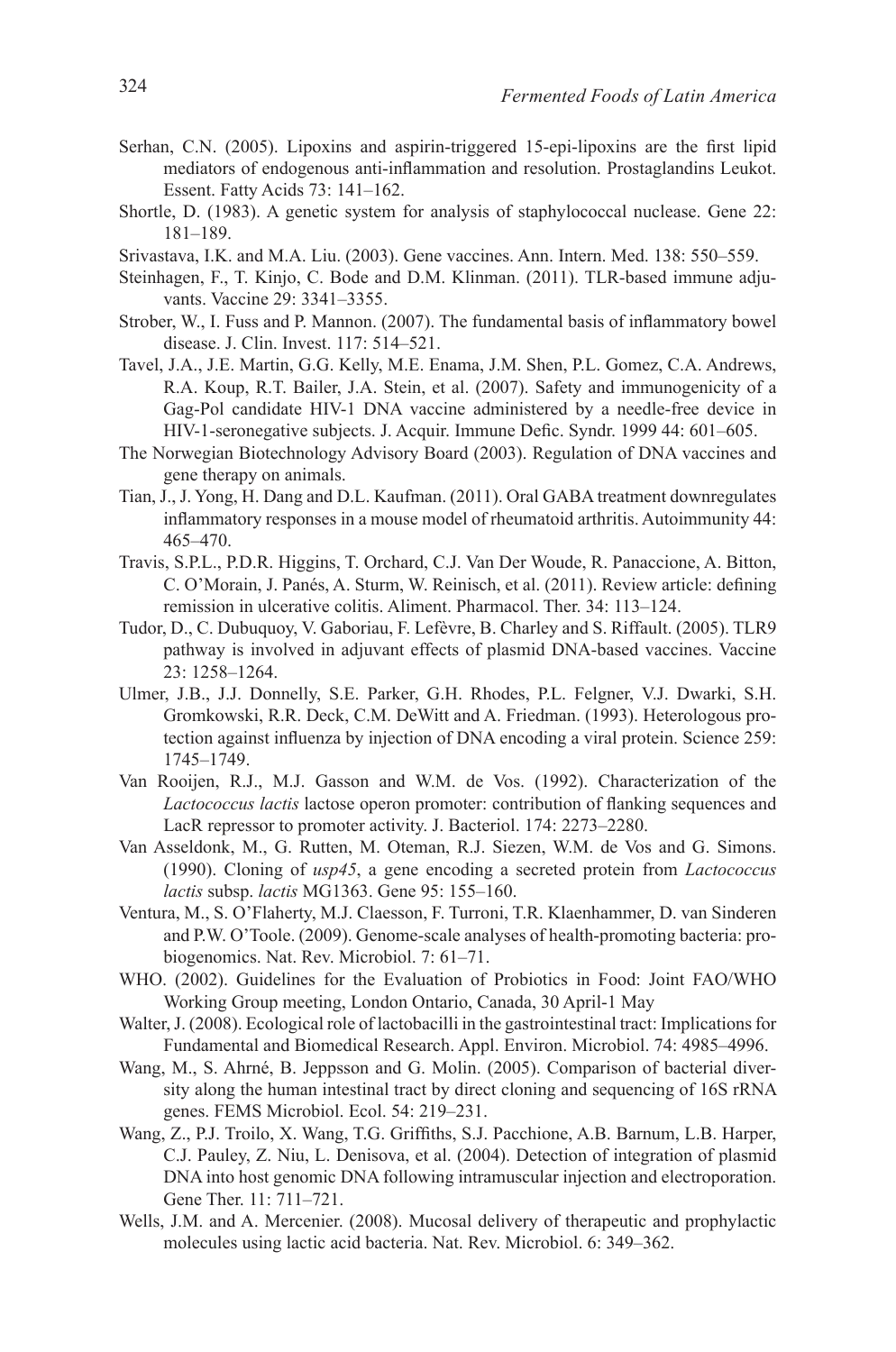- Wells, J.M., P.W. Wilson, P.M. Norton, M.J. Gasson and R.W. Le Page. (1993). *Lactococcus lactis*: high-level expression of tetanus toxin fragment C and protection against lethal challenge. Mol. Microbiol. 8: 1155–1162.
- Whitman, W.B., D.C. Coleman and W.J. Wiebe. (1998). Prokaryotes: The unseen majority. Proc. Natl. Acad. Sci. 95: 6578–6583.
- Wolff, J.A., M.E. Dowty, S. Jiao, G. Repetto, R.K. Berg, J.J. Ludtke, P. Williams and D.B. Slautterback. (1992). Expression of naked plasmids by cultured myotubes and entry of plasmids into T tubules and caveolae of mammalian skeletal muscle. J. Cell Sci. 103: 1249–1259.
- Wong, C.G.T., T. Bottiglieri and O.C. Snead. (2003). GABA, gamma-hydroxybutyric acid, and neurological disease. Ann. Neurol. 54 Suppl 6: S3–S12.
- Xu, Y., P.W. Yuen and J. Lam. (2014). Intranasal DNA vaccine for protection against respiratory infectious diseases: The delivery perspectives. Pharmaceutics 6: 378–415.
- Yan, F. and D.B. Polk. (2002). Probiotic bacterium prevents cytokine-induced apoptosis in intestinal epithelial cells. J. Biol. Chem. 277: 50959–50965.
- Zoetendal, E.G., E.E. Vaughan and W.M. de Vos. (2006). A microbial world within us. Mol. Microbiol. 59: 1639–1650.
- Zurita-Turk, M., S. del Carmen, A.C. Santos, V.B. Pereira, D.C. Cara, S.Y. Leclercq, A. dM de LeBlanc, V. Azevedo, J.M. Chatel, J.G. LeBlanc, et al. (2014). *Lactococcus lactis*  carrying the pValac DNA expression vector coding for IL-10 reduces inflammation in a murine model of experimental colitis. BMC Biotechnol. 14: 73.
- (2002). Probiotics in food: health and nutritional properties and guidelines for evaluation (Rome: Food and Agriculture Organization of the United Nations : World Health Organization).